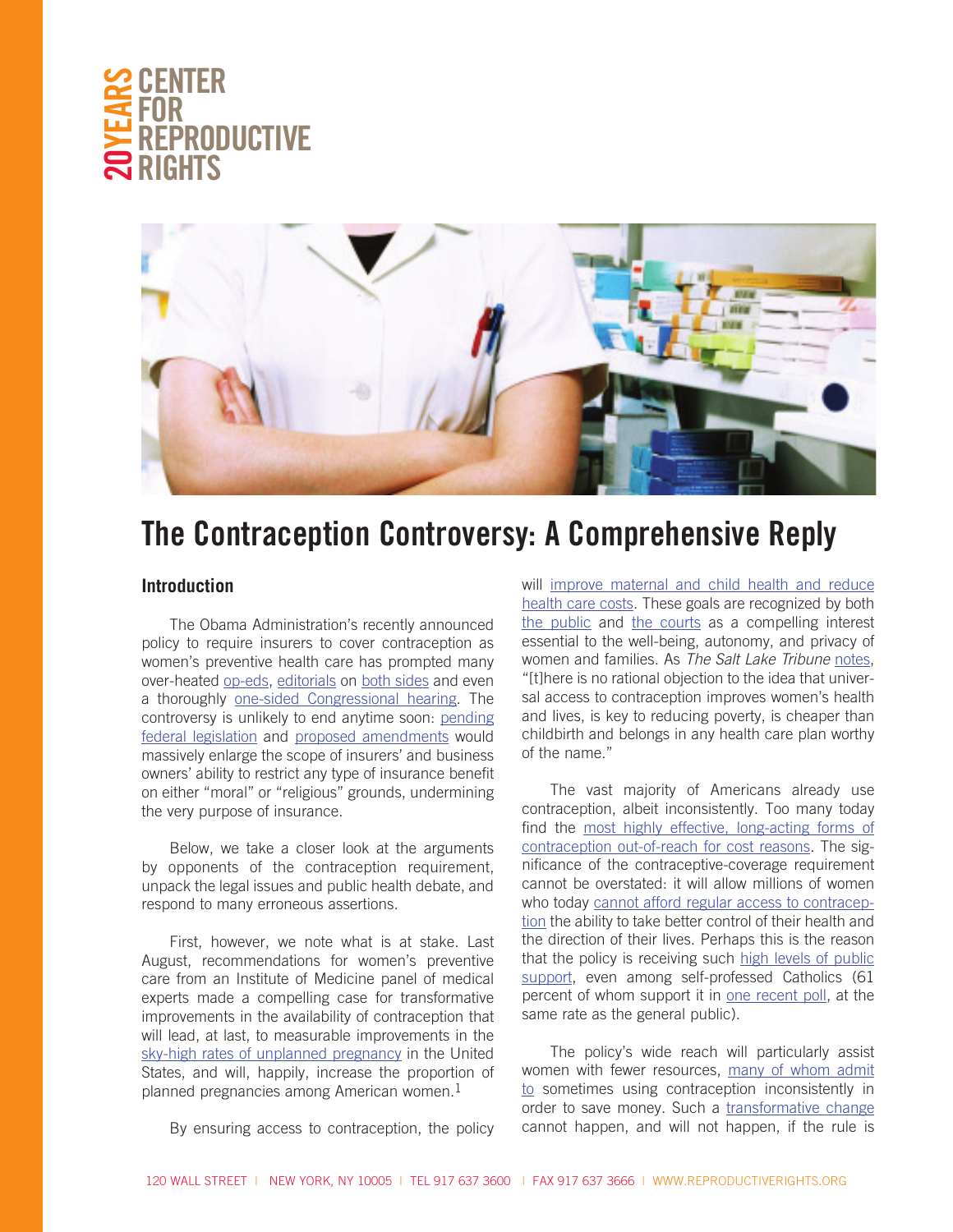permitted to be punched full of holes in order to prioritize religious institutions' views *over* the needs and wishes of the women and families employed by them.

The nature of insurance coverage as a service is that it asks nothing of those who may not need, want, or use the full scope of coverage. Millions of women are employed by religiously affiliated hospitals and social-service organizations. The health needs of these women and their families are [identical to those of the general popula](http://www.guttmacher.org/pubs/Religion-and-Contraceptive-Use.pdf)[tion,](http://www.guttmacher.org/pubs/Religion-and-Contraceptive-Use.pdf) and they [want and need coverage for contraception](http://www.coalitiontoprotectwomenshealth.org/wp-content/uploads/2012/02/catholics_and_birth_control_benefit.pdf).

The outlines of the issue are by now clear. [Citing cost](http://www.mikulski.senate.gov/_pdfs/Press/MikulskiAmendmentSummary.pdf)  [disparities that fall heavily on women in the healthcare](http://www.mikulski.senate.gov/_pdfs/Press/MikulskiAmendmentSummary.pdf)  [insurance market](http://www.mikulski.senate.gov/_pdfs/Press/MikulskiAmendmentSummary.pdf), Congress enacted a new women's preventive services coverage requirement as part of the Affordable Care Act. Following a year-long review by medical experts, the prestigious Institute of Medicine (IOM) [recommended a host of health measures](http://www.iom.edu/Reports/2011/Clinical-Preventive-Services-for-Women-Closing-the-Gaps.aspx) to be covered without co-pay in insurance, including "the full range of Food and Drug Administration-approved contraceptives." The Department of Health and Human Services (HHS) published an [interim final rule](http://www.hrsa.gov/womensguidelines/) last year that adopted the IOM recommendations, but proposed an exemption for houses of worship, including churches and integrated auxiliaries of churches, on the grounds that these institutions exist to instill religious values and primarily employ and serve people of the same faith.

In January, HHS announced that this rule would be finalized with an additional one-year grace period to permit a broader range of religiously-objecting organizations, such as hospitals and universities, to comply. Subsequently, in response to a vigorous public debate, on February 10, 2012, President Obama took steps to accommodate the concerns of these groups with a modified implementation plan.

Under the [new policy,](http://www.whitehouse.gov/the-press-office/2012/02/10/fact-sheet-women-s-preventive-services-and-religious-institutions) formally memorialized in the [Federal Register,](http://www.gpo.gov/fdsys/pkg/FR-2012-02-15/pdf/2012-3547.pdf) objecting employers may opt out of paying for, and communicating about, contraception coverage. Instead, insurance companies will be required to offer the coverage directly to employees. At the same time, HHS also issued [a bulletin](http://cciio.cms.gov/resources/files/Files2/02102012/20120210-Preventive-Services-Bulletin.pdf) regarding the temporary enforcement safe harbor.

This workable and balanced approach [has the approval](http://www.nytimes.com/2012/02/15/us/politics/poll-finds-support-for-contraception-policy-and-gay-couples.html)  [of a majority of Americans](http://www.nytimes.com/2012/02/15/us/politics/poll-finds-support-for-contraception-policy-and-gay-couples.html), including a majority of Catholics, and quickly garnered the support of many large Catholic organizations, such as the [Catholic Health Association](http://www.chausa.org/Pages/Newsroom/Releases/2012/Catholic_Health_Association_is_Very_Pleased_with_Todays_White_House_Resolution_that_Protects_Religious_Liberty_and_Conscience_Rights/), the [Association of Jesuit Colleges and Universities](http://www.ajcunet.edu/index.aspx?bid=992), the [Sisters](http://www.sistersofmercy.org/index.php?option=com_content&task=view&id=3634&Itemid=180)  [of Mercy of the Americas,](http://www.sistersofmercy.org/index.php?option=com_content&task=view&id=3634&Itemid=180) and [Catholic Charities,](http://www.catholiccharitiesusa.org/page.aspx?pid=2540) as well as other [religious denominations](http://www.washingtonpost.com/blogs/guest-voices/post/why-this-baptist-is-opposed-to-the-catholic-bishops-on-the-birth-control-mandate/2012/02/23/gIQA2ZZDWR_blog.html) and religious [leaders](http://www.rhrealitycheck.org/article/2012/02/23/it%E2%80%99s-not-about-religious-freedom).

Yet the United States Conference of Catholic Bishops (USCCB) and some other religious leaders have [vocifer](http://usccb.org/news/2012/12-026.cfm)[ously objected](http://usccb.org/news/2012/12-026.cfm) to the policy, claiming it would violate religious liberty. Instead, [they urged support](http://www.usccb.org/issues-and-action/religious-liberty/conscience-protection/upload/DearSenatorfeb151.pdf) for [highly](http://www.dailykos.com/story/2012/02/21/1061594/-Daily-Kos-SEIU-State-of-the-Nation-Poll-Americans-strongly-opposed-to-Blunt-amendment?via=blog_1)  [unpopular](http://www.dailykos.com/story/2012/02/21/1061594/-Daily-Kos-SEIU-State-of-the-Nation-Poll-Americans-strongly-opposed-to-Blunt-amendment?via=blog_1) legislation to allow any employer, including anyone who runs ["a Taco Bell,](http://www.usatoday.com/news/washington/story/2012-02-08/catholics-contraceptive-mandate/53014864/1)" to refuse to provide coverage for *any* services on *any* moral or religious grounds.

The following rebuts the most common arguments against the accommodation. Specifically, we suggest that:

## **1) Religious liberty and the right of an individual to live according to his or her own religious conscience are supported, not threatened, by this policy.**

The issue raised in this debate is not whether religious liberty should be protected, but *whose* religious liberty the law should protect. Conscience rights belong to individuals, not institutions. The new policy accommodation responds to the concerns of religiously-objecting institutions without sacrificing individual workers' rights, religious liberty or consciences.

## **2) Both the original policy and the accommodation are legally and constitutionally sound.**

Neither the Administration's accommodation nor the original policy violates constitutional principles or federal law. Opponents of the contraceptive-coverage requirement lack a robust legal basis for challenging the policy, and they would not be supported in their claims even by conservative justices on the Supreme Court.

## **3) The Administration's policy accommodation fairly balances the interests of employers and employees and is based on the economic realities of the insurance marketplace.**

Once paid to the insurer, the funds of an objecting religious employer lose their identity and become those of the insurer. The employer may not direct how the insurer invests, spends or otherwise uses those dollars. The Bishops' continuing opposition reveals how they have shifted the goalposts over the course of this debate – now it is not only paying for contraceptive coverage that is objectionable, but the very knowledge that an employee might independently obtain a service despite the disapproval of her employer.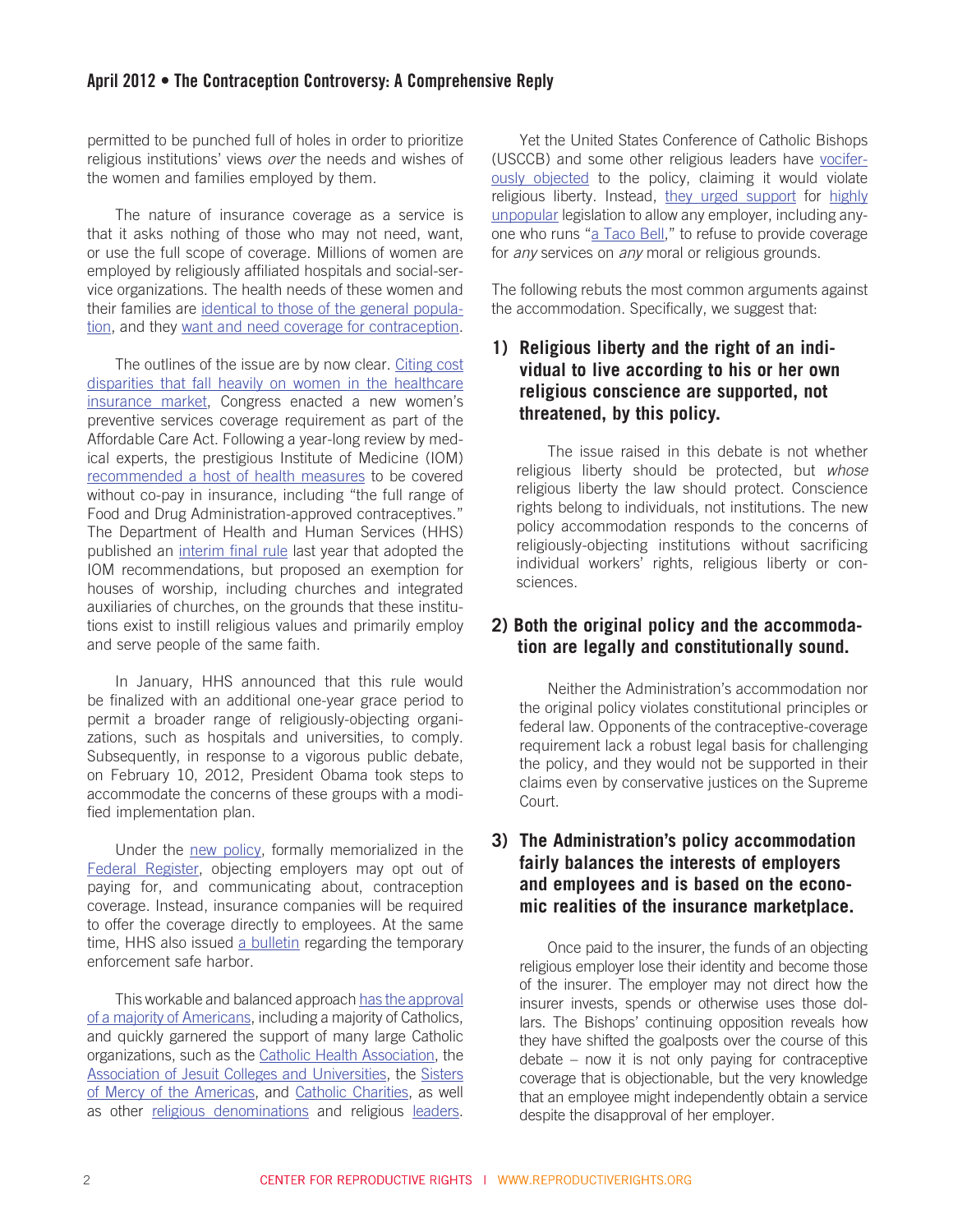**4) Birth control coverage is a mainstream and commonsense aspect of preventive care for women. The coverage requirement is esse tial to address unconscionably high uni tended pregnancy rates in the U.S. and will remedy the cost and consistency problems that currently hamper effective use of contraception.** 

Respect for life and the experience of pregnancy demands that we take steps to ensure that pregnancies are healthy and wanted. Birth control prevents unintended pregnancy, and the panoply of negative economic, social, and health outcomes that occur for both mother and child when a pregnancy is unintended.

#### **5) Emergency contraception is essential to women's health and is not an "abortion drug."**

The Bishops' claim that emergency contraception is abortion-inducing does not reflect scientific reality. Emergency contraception works by inhibiting or delaying ovulation or other *pre*-pregnancy processes. Without a pregnancy, there can be no abortion.

## **6) Sterilization is a common form of birth control. Denying access, especially when it is medically recommended, can have devastating consequences.**

American women increasingly rely on sterilization as a form of contraception as they get older. For many women, a post-partum sterilization is recommended when additional pregnancies are not only undesired but would threaten the woman's health. Refusing to provide insurance for a sterilization following childbirth in such circumstances may mean denying a patient wanted and needed medical care. It also means that the woman must subject herself to a second, unnecessary surgical procedure and the risks of a second medical intervention.

#### **7) Conclusion**

The U.S. has a proud tradition of defending the right of the individual to moral self-determination in both religious and secular matters. The Obama Administration's healthcare accommodation allows

employers that object to providing coverage for contraception to avoid both paying for and communicating about that coverage, while ensuring that employees of public-facing institutions have the same benefits as everyone else. No one is compelled to use the benefit or pay for contraception under the policy, and no provider is compelled to furnish services. This is a fair and workable balancing of interests and should have ended the controversy.

**\*\*\***

## **1) Religious liberty and the right of an individual to live according to his or her own religious conscience are supported, not threatened, by this policy.**

At a now-infamous congressional [hearing on](http://1.usa.gov/yinV9W)  [February 16,](http://1.usa.gov/yinV9W) the Republican-controlled Committee on Oversight and Government Reform of the House of Representatives assembled a [predominantly male cast](http://www.cbsnews.com/8301-503544_162-57379351-503544/dems-decry-all-male-house-panel-on-wh-contraception-rule/)  [of religious leaders](http://www.cbsnews.com/8301-503544_162-57379351-503544/dems-decry-all-male-house-panel-on-wh-contraception-rule/) to opine on issues of religious freedom ostensibly threatened by the contraceptive coverage requirement. In framing the topic, Chairman Rep. Darrell Issa (R-CA) strained the limits of credulity by [insisting that women's health and reproductive rights](http://thinkprogress.org/health/2012/02/16/426850/democratic-women-boycott-issas-contraception-hearing-for-preventing-women-from-testifying/)  [were outside the scope of the hearing.](http://thinkprogress.org/health/2012/02/16/426850/democratic-women-boycott-issas-contraception-hearing-for-preventing-women-from-testifying/)

But contrary to Rep. Issa's assertions, religious liberty, as it has been recognized by courts in constitutional deliberations, does not mean the liberty of employers to abridge their employees' religious rights, particularly in public-facing institutions. For that reason, women's health – and the notion of a private zone of decision-making that protects the rights of workers at public-facing institutions – should have been precisely the question considered by Congress. The issue raised in this debate is not whether religious liberty should be protected, but *whose* religious liberty the law should protect.

Despite [misleading assertions](http://oversight.house.gov/index.php?option=com_content&view=article&id=1598%3A2-16-12-qlines-crossed-separation-of-church-and-state-has-the-obama-administration-trampled-on-freedom-of-religion-and-freedom-of-conscienceq&catid=12&Itemid=1) by witnesses at the Issa hearing, in a diverse and pluralistic society governed by democratic laws, religious authority is not an absolute. For example, religious organizations cannot control what employees do with their paychecks even if they are the ones paying the salary. They cannot control who moves in next door, even if the neighbors engage in activities that offend. They cannot discriminate when hiring workers for non-ministerial positions, even within a church. They cannot deface billboards, even if the images are directly contrary to their beliefs.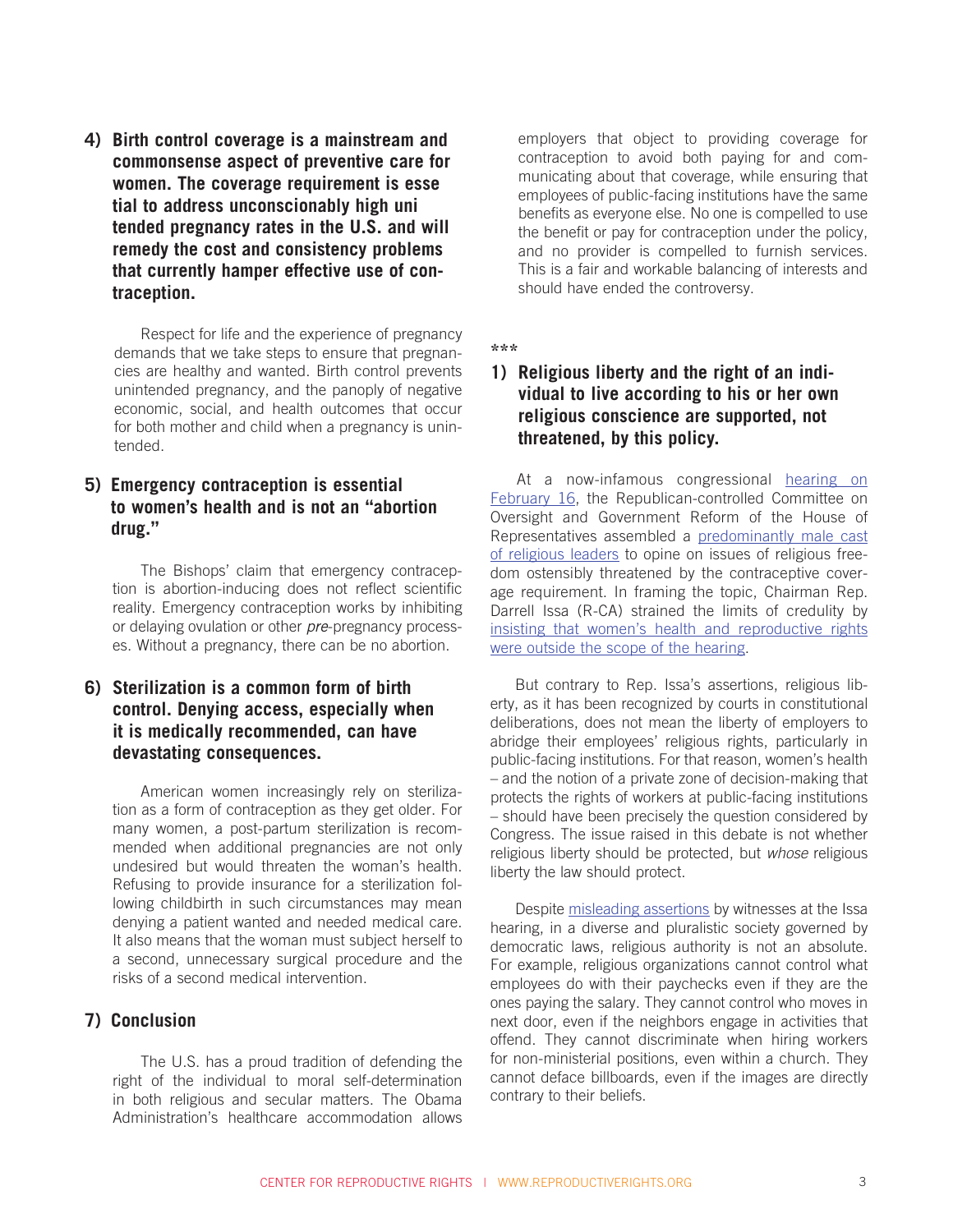There are limits, and for this reason, it is essential that one not confuse ["a war on \[\] religion with not always get](http://www.thedailyshow.com/watch/mon-february-13-2012/the-vagina-ideologues---sean-hannity-s-holy-sausage-fest)[ting everything you want](http://www.thedailyshow.com/watch/mon-february-13-2012/the-vagina-ideologues---sean-hannity-s-holy-sausage-fest)." Indeed, without such limits, the government's actions [would violate the First Amendment's](https://au.org/files/2012-2-15 Hearing AU Testimony_0.pdf)  **[Establishment Clause](https://au.org/files/2012-2-15 Hearing AU Testimony_0.pdf) by supporting, with government** action, a particular religious view.

The flip side of the Establishment Clause is the Free Exercise Clause, which ensures that religious individuals retain the freedom to practice their religion. In resolving these sometimes competing interests, the courts have generally sought to strike a balance between respect for the internal decision-making authority of religious institutions and the democratic values reflected in requirements imposed upon public institutions.

This careful balancing act is structured into our Constitution. Interestingly, as noted in a [recent analysis](http://www.brookings.edu/~/media/Files/rc/papers/2012/0223_health_care_galston_rogers/0223_health_care_galston_rogers.pdf) by scholars at the Brookings Institute, the Framers of the Constitution considered – and rejected – specific constitutional protection for conscience rights:

Madison's original draft of what became the First Amendment would have protected "the full and equal rights of conscience." By the close of the House debate, the language included protections for both the free exercise of religion and rights of conscience, implying a distinction between them. After moving back and forth between these two formulations, the Senate ultimately selected religious free exercise, which became the language sent to the states for ratification.

So how does the free exercise clause operate in practice? As a first principle, generally applicable laws – even those with an incidental effect on religion – do not violate the First Amendment because they are the *sine qua non* of governing an ordered society.

In the key constitutional case on the question, *[Employment Division v. Smith](http://www.oyez.org/cases/1980-1989/1989/1989_88_1213/)*, the Supreme Court rejected the claim of Native American Church members whose sacramental use of peyote disqualified them for unemployment benefits. Writing for the Court, Justice Scalia explained that a neutral law of general applicability that happens to burden one's religious practice does not violate the Constitution because "[t]he government's ability... to carry out...aspects of public policy, 'cannot depend on measuring the effects of a governmental action on a religious objector's spiritual development.'" The alternative is to permit every religious objector to "become a law unto himself" – a result which "contradicts both constitutional tradition and common sense."

Other cases make clear the balance of interests when religious institutions – rather than individuals –

are involved. Religious organizations, when acting in a religious capacity or deciding matters of internal governance – as is the case with houses of worship – receive considerable deference from the courts. But institutions that voluntarily assume a public role, *including those with religious affiliations*, are, generally, subject to the same laws as everyone else. Those institutions have chosen to primarily employ members of the general public, to primarily serve the general public, and to assign themselves a mission that is not primarily religious in purpose or goal.

Because we do not go to a hospital for a sermon, but rather for medical care, and because the employees of that hospital are there for work, and not worship, the test is reasonable. The issue is one of fairness: public-facing institutions must follow the law and abide by the same rules as everyone else with regard to their workers' rights and consciences.

The fact that a religious conviction leads adherents to perform acts of public service, such as founding hospitals or soup kitchens, does not mean that the hospital or kitchen itself is any more exempt from generally applicable regulations than a hospital or soup kitchen founded by atheists. Such a rule would unfairly advantage religious institutions over nonreligious institutions, in violation of the Establishment Clause. Instead, where a religious institution decides – for whatever reason – to provide a public service, it is subject to the same rules that govern nonreligious public-service providers. The alternative would mean that food-safety laws would not apply to kosher butchers, that child-safety laws would not apply to churchaffiliated daycare, and that building codes wouldn't apply to the construction of churches and mosques. In short, allowing an institution's *motivation* to subject it to a lesser set of regulations is a recipe for chaos.

Finally, it should be noted that the objection of some religious institutions to the contraceptive-coverage rule is nothing new. Indeed, religious institutions serving the public have long decried as a violation of religious liberty a host of laws designed to promote gender and racial equality. In the 1960s, for example, [some religious](http://scholar.google.com/scholar_case?case=11143253105363153851&q=256+F.+Supp.+941+&hl=en&as_sdt=2,9)  [groups attacked](http://scholar.google.com/scholar_case?case=11143253105363153851&q=256+F.+Supp.+941+&hl=en&as_sdt=2,9) enforcement of the Civil Rights Act of 1964 prohibiting racial discrimination in public accommodations. And in the 1980s, Bob Jones University – which opposed interracial dating – [unsuccessfully](http://scholar.google.com/scholar_case?case=5709622583578921647&q=461+U.S.+574+%281983%29&hl=en&as_sdt=2,9)  [sought an exemption](http://scholar.google.com/scholar_case?case=5709622583578921647&q=461+U.S.+574+%281983%29&hl=en&as_sdt=2,9) from the law prohibiting tax-exempt schools from engaging in racial discrimination. Other [religiously affiliated institutions sought to give special](http://scholar.google.com/scholar_case?case=11192773829152434128&q=781+F.2d+1362+%289th+Cir.+1986%29&hl=en&as_sdt=2,9)  [benefits to male employees](http://scholar.google.com/scholar_case?case=11192773829152434128&q=781+F.2d+1362+%289th+Cir.+1986%29&hl=en&as_sdt=2,9) on the grounds of a supposed Biblical command that men be the heads of households. Religious institutions' current opposition to extending contraceptive coverage to women is, sadly, in line withthese previous, now-discredited, positions. The policy is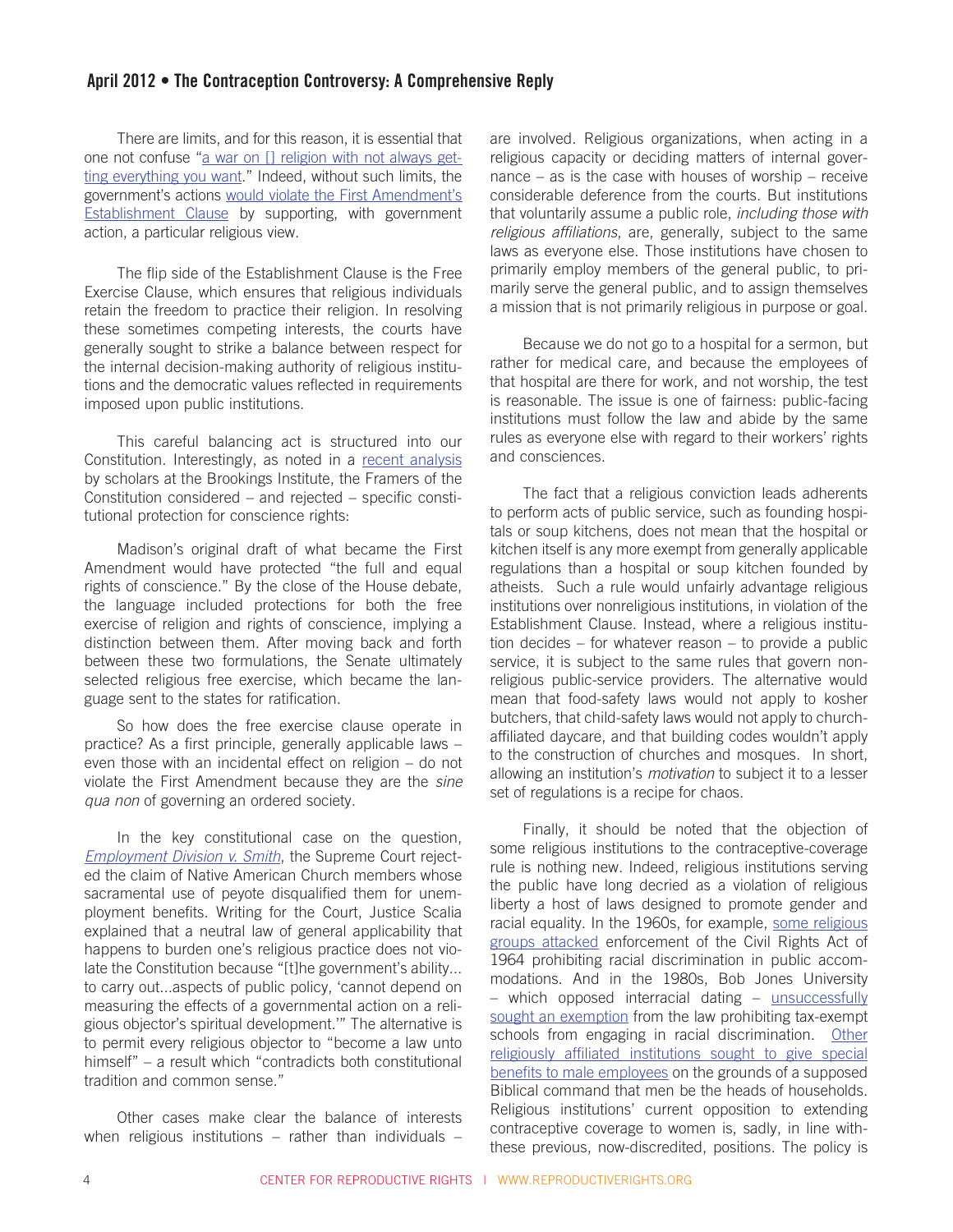a remedy for [discriminatory practices](http://www.eeoc.gov/policy/docs/decision-contraception.html) that both exclude women's health care from coverage and increase costs for services that only women need.

#### **2) Both the original policy and the accommodation are legally and constitutionally sound.**

[Contrary to loud claims by opponents](http://www.becketfund.org/hhs/), neither the Administration's policy accommodation nor the prior rule violate constitutional principles or federal law. Indeed, one reason for all the fuss in Congress may be that opponents of the contraceptive-coverage requirement are aware they lack a robust legal basis for challenging the policy, and that they would not be supported in their claims even by conservative justices on the Supreme Court. Their case, in short, is a loser.

The two most relevant court decisions to date upheld similar state contraceptive-coverage requirements over objections by religiously-affiliated institutions – objections nearly identical to those now being launched in public and Congress. In one case, the [highest court of New](http://www.law.cornell.edu/nyctap/I06_0127.htm)  [York held](http://www.law.cornell.edu/nyctap/I06_0127.htm) that a contraception coverage requirement that was *less* deferential to religious organizations did not substantially burden religious beliefs or practices because "when a religious organization chooses to hire nonbelievers it must, at least to some degree, be prepared to accept neutral regulations imposed to protect those employees' legitimate interests in doing what their own beliefs permit."

In a second case, the [California Supreme Court held](http://scholar.google.com/scholar_case?case=8170173657582045618&hl=en&as_sdt=2,9) that Catholic Charities was not an arm of the church, but a "nonprofit public benefit corporation," and emphasized that most of the organization's employees "do not belong to the Catholic Church." Consequently, the court wrote, it would be grossly unfair to allow the church hierarchy to veto the health rights of employees – a majority of whom are non-believers. The court also highlighted the crucial distinction between religious adherents and employees: "Only those who join a church impliedly consent to its religious governance on matters of faith and discipline."

Indeed, the Supreme Court has repeatedly emphasized that conscience rights belong to individuals, not institutions. For example, in *[McCreary County v. ACLU](http://scholar.google.com/scholar_case?case=12562965837902735221&q=545+U.S.+844&hl=en&as_sdt=2,9) [of Kentucky](http://scholar.google.com/scholar_case?case=12562965837902735221&q=545+U.S.+844&hl=en&as_sdt=2,9)*, the Court noted that "[t]he Framers and the citizens of their time intended…to protect the integrity of individual conscience in religious matters…" *[Wallace v.](http://scholar.google.com/scholar_case?case=2471425569650729212&q=++472+U.S.+38&hl=en&as_sdt=2,9) [Jaffree](http://scholar.google.com/scholar_case?case=2471425569650729212&q=++472+U.S.+38&hl=en&as_sdt=2,9)* similarly held that "the Court has unambiguously concluded that the individual freedom of conscience protected by the First Amendment embraces the right to

select any religious faith or none at all." And in *[Glickman](http://scholar.google.com/scholar_case?case=9120383597542913408&q=521+U.S.+457&hl=en&as_sdt=2,9)  [v. Wileman Brothers & Elliott, Inc.](http://scholar.google.com/scholar_case?case=9120383597542913408&q=521+U.S.+457&hl=en&as_sdt=2,9)*, the Court proclaimed that "at the 'heart of the First Amendment [is] the notion that an individual should be free to believe as he will, and that in a free society one's beliefs should be shaped by his mind and his conscience.'"

Yet the individual conscience rights of employees are utterly disregarded by the opponents of this rule who seek a broad religious exemption that would adversely affect a host of other actors – including women, children, and the families of those employees. The Bishops thus seek a religious exemption from a neutral law at the expense of third parties. But as the court observed in the California decision, "[w]e are unaware of any decision in which...the United States Supreme Court...has exempted a religious objector from the operation of a neutral, generally applicable law despite the recognition that the requested exemption would detrimentally affect the rights of third parties."

[Opponents of the contraceptive-coverage rule point](http://thedianerehmshow.org/shows/2012-02-02/catholics-contraception-and-new-health-care-law/transcript) to a recent Supreme Court [decision,](http://www.supremecourt.gov/opinions/11pdf/10-553.pdf) *Hosanna-Tabor Evangelical Lutheran Church and School v. EEOC*, as evidence that the Court would find the rule unconstitutional. But that decision is irrelevant to the questions that would be posed by a challenge to the contraceptivecoverage requirement. *Hosanna-Tabor* was about whether a "called" teacher who taught classes at a religious school and had been qualified as a religious instructor through a specific internal process should be considered a "minister" for purposes of employment law. The Court's decision – that she was indeed a minister and therefore was not able to pursue a discrimination claim – turned on their analysis of whether she was properly considered a religious employee. It did not disturb settled law regarding the test for public-facing institutions, as described above.

To the contrary, applying this test to the Administration's accommodation shows that opponents of the law are unlikely to prevail in a constitutional challenge. The requirement that contraceptive coverage be available to employees through their health plans does not violate the Free Exercise Clause of the First Amendment because it is a neutral and generally applicable law. (And, as we [have demonstrated](http://bit.ly/yaljdx), all of the cases routinely cited by opponents of the law are beside the point.

In short, *no* [religious exemption to the rule would](http://reproductiverights.org/sites/crr.civicactions.net/files/documents/Center for Reproductive Rights - Comments on Preventive Services Rule - CMS-9992-IFC2 - 9-30-11 - FINAL AS FILED.pdf)  [be required by the First Amendment.](http://reproductiverights.org/sites/crr.civicactions.net/files/documents/Center for Reproductive Rights - Comments on Preventive Services Rule - CMS-9992-IFC2 - 9-30-11 - FINAL AS FILED.pdf) By providing an exemption for houses of worship and an accommodation for objecting organizations, the Administration has carefully balanced interests despite being under no legal obligation to do so. Indeed, the policy mirrors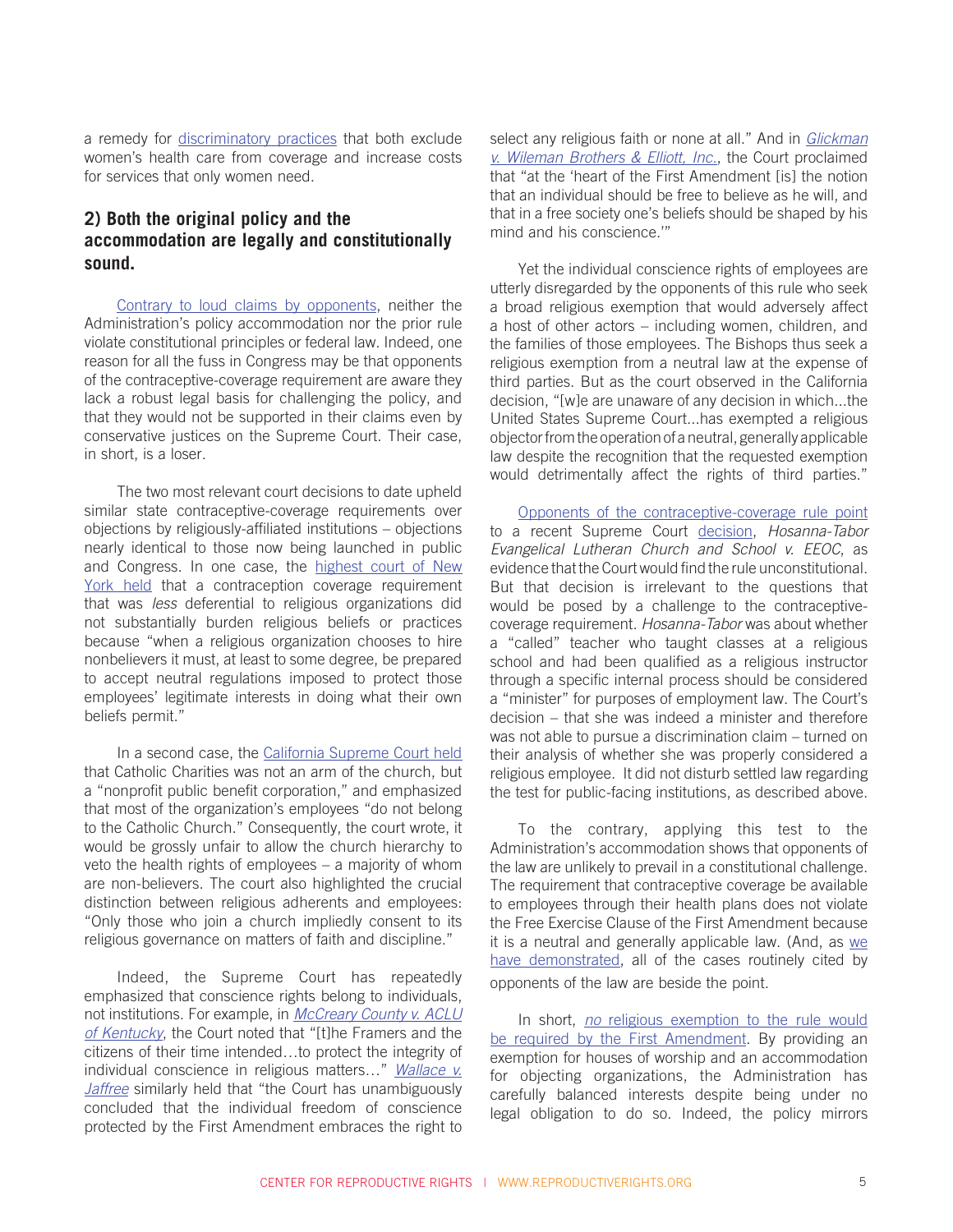the concerns reflected in the New York and California state court decisions by protecting the conscience rights of individual employees to make their own decisions on matters of faith, privacy and health.

Another claim objectors make is that the no-copaycontraception rule violates the First Amendment's guarantee of free association by forcing religiously affiliated employers "to associate with an ideology that violates their religious beliefs" – the precise claim made by seven state attorneys general who have [filed a lawsuit](http://myfloridalegal.com/webfiles.nsf/WF/MMFD-8RRSFW/$file/ReligiousFreedomComplaint.pdf) objecting to the contraceptive-access rule. This claim – that obeying a law "associate[s] oneself" with the law's "ideology" – is absurd. Hundreds of laws oblige citizens, some with which they may disagree – but that does not mean that the laws violate everyone's First Amendment rights.

In addition, courts consistently hold that freedom of association is about association with *individuals*. For example, the Bishops' comments on the no-copaycontraception rule cited for support cases in which groups were permitted to exclude gay individuals. But nothing in this rule requires anyone to hire – or exclude – a particular individual contrary to their beliefs.

Opponents also claim that a federal law, the Religious Freedom Restoration Act (RFRA), is violated by the contraceptive-coverage requirement. Yet the requirement does not substantially burden the exercise of religion, [despite attempts by Rep. Trey Gowdy \(R-SC\) to conduct](http://www.youtube.com/watch?v=9nJRUxj-HUY&feature=youtu.be&t=2h20m14s) [a "legal analysis"](http://www.youtube.com/watch?v=9nJRUxj-HUY&feature=youtu.be&t=2h20m14s) by asking witnesses at the Issa hearing panel their thoughts on the question.

No matter how emphatic the claims to the contrary, providing preventive health services without cost sharing *has nothing to do with the "exercise" of religion*. Virtually all cases upholding RFRA-based challenges have focused on the practice of religious worship. The Supreme Court, for example, in *[Gonzales v. O Centro Espirita](http://www.oyez.org/cases/2000-2009/2005/2005_04_1084) [Beneficiente](http://www.oyez.org/cases/2000-2009/2005/2005_04_1084)*, upheld a RFRA-based challenge to the Controlled Substances Act, allowing a religious sect to drink an hallucinogenic tea as part of a ritual.

Unsurprisingly, none of the Oversight Committee's witnesses actually made a claim that any kind of sexual activity is central to, or even a part of, their worship or religious practice. In fact, the health needs addressed by the requirement have no relation to any recognized religious practice.

The test under RFRA is also a relatively high bar – to violate the law, a provision must "substantially" burden religious exercise. Even if the contraception requirement does burden "religious exercise," the burden, particularly under the accommodation, is minimal.

First, the law does not compel speech. The limited instances in which the courts have found unconstitutional compelled speech are cases in which a speaker was forced to make a particular statement of belief.<sup>2</sup> As the California Supreme Court [held,](http://scholar.google.com/scholar_case?case=8170173657582045618&hl=en&as_sdt=2,9) "Catholic [organizations'] compliance with a law regulating health care benefits is not speech."

Nothing in the coverage policy requires the Catholic Church – or any religious institution – to articulate support for the government policy. This was true even in the absence of a modification for religiously-affiliated institutions, but the Administration's new proposal allows these organizations to distance themselves even further by allowing them to opt out of notifying employees that coverage is available. Instead, the onus will be placed on insurance companies to reach out directly to employees – *in lieu of the employer* – when a qualifying institution refuses.

At the same time, religious institutions are free to speak out against contraception – priests may inveigh against birth control in sermons; and churches may publish anti-contraception broadsides. They may even indicate to one and all that the availability of coverage for contraception is not the organization's choice, but the result of a government requirement.

Nor, [contrary to allegations](http://usccb.org/news/2012/12-026.cfm), does the policy interfere with the "internal governance of religious institutions." The Bishops' [comments to HHS](http://www.usccb.org/about/general-counsel/rulemaking/upload/comments-to-hhs-on-preventive-services-2011-08.pdf) on the rule on this point quoted the Supreme Court's decision in *[Kedroff v. St. Nicholas](http://caselaw.lp.findlaw.com/scripts/getcase.pl?court=us&vol=344&invol=94)  [Cathedral](http://caselaw.lp.findlaw.com/scripts/getcase.pl?court=us&vol=344&invol=94)* for the proposition that churches can "decide for themselves, free from state interference, matters of church government as well as those of faith and doctrine." But that case concerned an intra-church dispute within the Russian Orthodox Church regarding a disagreement about deference to differing church authorities.

The notion that government should not interfere in the inner workings of religious institutions regarding who has authority to speak on religious matters is obvious and non-controversial. It is also wholly irrelevant to the appropriateness of a neutral, generally applicable policy that affects all employers equally. Here, there is no governmental intrusion upon the internal doctrinal workings of the church. The government is not mandating that women be ordained as priests. It is not determining the proper relationship between cardinals and bishops. In short, the contraception requirement has nothing to do with church governance.

Under RFRA, even *substantial* burdens on religious exercise are permitted if they advance a compelling state interest. As [we show in our comments to the rule](http://reproductiverights.org/sites/crr.civicactions.net/files/documents/Center for Reproductive Rights - Comments on Preventive Services Rule - CMS-9992-IFC2 - 9-30-11 - FINAL AS FILED.pdf),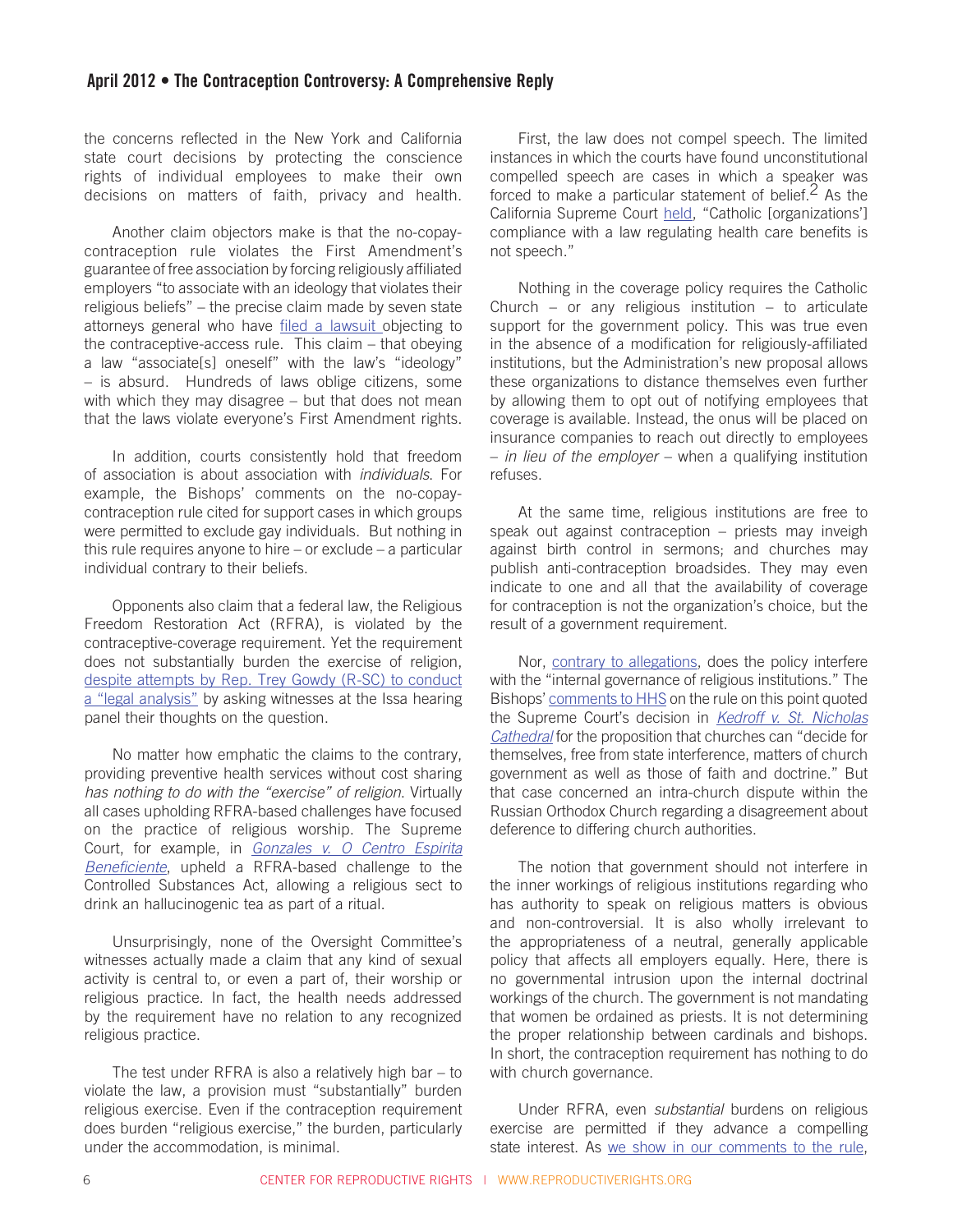the no-copay-contraception requirement furthers several compelling governmental interests, including an interest in women's health, children's health, equality, autonomy, and the health and well-being of couples and families. Even [a co-sponsor of RFRA acknowledges](http://thehill.com/blogs/congress-blog/religious-rights/211219-rep-jerrold-nadler-d-ny), that, in this instance, there are competing liberty interests. It should be axiomatic that the government has a compelling interest in both the health of its people, and in their freedom to direct their lives according to their own beliefs.

The government also has a compelling interest in ending gender discrimination. Title VII of the Civil Rights Act of 1964 stipulates that employers with fifteen or more employees may not discriminate in pay and benefits. In December 2000, the EEOC [issued a holding](http://www.eeoc.gov/policy/docs/decision-contraception.html) that Title VII bars employer-sponsored health insurance plans that provide prescription drug coverage from failing to provide coverage of contraceptives.

In enacting the preventive services provision in the debate over the Affordable Care Act, Congress cited similar concerns about the inequitable cost burdens on women for needed healthcare. Sen. Barbara Mikulski (D-MD), the driving force behind the amendment, [emphasized](http://mikulski.senate.gov/media/pressrelease/11-30-2009-2.cfm) [that](http://mikulski.senate.gov/media/pressrelease/11-30-2009-2.cfm) "[w]omen of childbearing age incur 68 percent more out-of-pocket healthcare costs than men," and noted that women "face gender discrimination."

The courts have also agreed that eliminating gender discrimination is a compelling state interest. In *[Catholic](http://scholar.google.com/scholar_case?q=85+P.3d+67+&hl=en&as_sdt=2,9&case=8170173657582045618&scilh=0)  [Charities of Sacramento, Inc. v. Superior Court](http://scholar.google.com/scholar_case?q=85+P.3d+67+&hl=en&as_sdt=2,9&case=8170173657582045618&scilh=0)*, the California Supreme Court held that a contraceptivecoverage statute "serves the compelling state interest of eliminating gender discrimination." The court pointed to the same evidence as Sen. Mikulski: "women during their reproductive years spent as much as 68 percent more than men in out-of-pocket health care costs, due in part to the cost of prescription contraceptives and the various costs of unintended pregnancies, including health risks, premature deliveries and increased neonatal care." Such an interest has also been recognized in several other court challenges to plans' failure to provide contraceptive coverage under Title IV, which bars gender discrimination. (A helpful analysis by the National Women's Law Center of the EEOC decision and related cases is [here](http://www.nwlc.org/sites/default/files/pdfs/title_vii_and_contraceptive_coverage_final.pdf).)

None of the pending legal claims, [including the one](http://myfloridalegal.com/webfiles.nsf/WF/MMFD-8RRSFW/$file/ReligiousFreedomComplaint.pdf)  [filed by seven state Attorneys General](http://myfloridalegal.com/webfiles.nsf/WF/MMFD-8RRSFW/$file/ReligiousFreedomComplaint.pdf), are sufficiently robust to survive a thorough legal analysis. The lawsuits [brought by the Becket Fund](http://www.becketfund.org/hhs/) and the [Alliance Defense](http://www.foxnews.com/politics/2012/02/23/small-religious-colleges-mount-legal-challenge-to-contraceptive-mandate/) [Fund](http://www.foxnews.com/politics/2012/02/23/small-religious-colleges-mount-legal-challenge-to-contraceptive-mandate/) are [premature,](http://www.becketfund.org/wp-content/uploads/2012/01/DOJ-response-to-BF-on-BAC.pdf) and likely to be dismissed until the new policy has been finalized. Once the accommodation has been clarified by a rule, it will be clear that there is no First Amendment violation or other legal infringement, as explained at length above.

Separately, the claims brought by the state Attorneys General on behalf of several plaintiffs all turn on an assertion the policy is problematic ["because it compels](http://myfloridalegal.com/webfiles.nsf/WF/MMFD-8RRSFW/$file/ReligiousFreedomComplaint.pdf)  [Plaintiffs to subsidize](http://myfloridalegal.com/webfiles.nsf/WF/MMFD-8RRSFW/$file/ReligiousFreedomComplaint.pdf)" coverage. But because the rule will explicitly require insurers to pay for the coverage and the policy will be revenue neutral even for insurers (as explained in the next section), there is no subsidy, and therefore no injury.

Some Catholic organizations have raised the specter of dropping all health insurance for employees to avoid complying with the no-copay-contraception; others have said they would rather face criminal penalties rather than follow the law. At a [congressional hearing](http://energycommerce.house.gov/hearings/hearingdetail.aspx?NewsID=9048), for example, Christian Medical Association CEO David Stevens said dropping all health insurance coverage for all employees "would be something we have to consider," and Jane Belford, Chancellor of the Archdiocese of Washington, stated when responding to the pre-accommodation rule that although dropping health insurance was "unthinkable," the diocese would not obey the law extending contraceptive coverage to employees.

This refrain – that religiously objecting organizations will cut benefits unless it is given a special dispensation from obeying the law – is a common one. Ms. Belford [previously threatened](http://www.washingtonpost.com/wp-dyn/content/article/2009/11/11/AR2009111116943.html) to cut off aid to 68,000 needy individuals, including one-third of Washington's homeless population, if the District of Columbia recognized gay marriages. And when a civil-union law went into effect, the Catholic Church [displaced 350 foster children in its care](http://articles.chicagotribune.com/2011-05-26/news/ct-met-rockford-catholic-charities-st20110526_1_catholic-charities-adoption-services-care-and-adoption)  [and fired 58 employees in protest](http://articles.chicagotribune.com/2011-05-26/news/ct-met-rockford-catholic-charities-st20110526_1_catholic-charities-adoption-services-care-and-adoption).

But in the present context, these threats are particularly hollow. In fact, numerous major Catholicaffiliated institutions *already* cover contraception. For example, the largest Catholic college in the U.S., DePaul University, [includes contraception](http://www.sacbee.com/2012/02/21/4278853/obama-boosted-by-gop-birth-control.html) in its employee benefits, as do [Marquette University](http://www.sacbee.com/2012/02/21/4278853/obama-boosted-by-gop-birth-control.html) and many other [Catholic-affiliated institutions](http://www.nwlc.org/sites/default/files/pdfs/catholic_affiliated_institutions_that_provide_contraceptive_coverage_chart.pdf). Because [28 states already](http://www.guttmacher.org/statecenter/spibs/spib_ICC.pdf)  [mandate birth control coverage,](http://www.guttmacher.org/statecenter/spibs/spib_ICC.pdf) some of these institutions cover birth control to comply with state law. However, even these institutions could avoid the birth control requirement by self-insuring or dropping prescription coverage. Instead, they have prioritized the health needs of their female employees.

Those who are persuaded by the Bishops' arguments that contraception is immoral or undesirable are free to ignore the benefit. But the [98 percent of Catholic women](http://www.guttmacher.org/pubs/Religion-and-Contraceptive-Use.pdf)  [who have used contraception,](http://www.guttmacher.org/pubs/Religion-and-Contraceptive-Use.pdf) and employees of objecting organizations who are not Catholic, should be entitled to make that choice for themselves, as a matter of their own beliefs and health.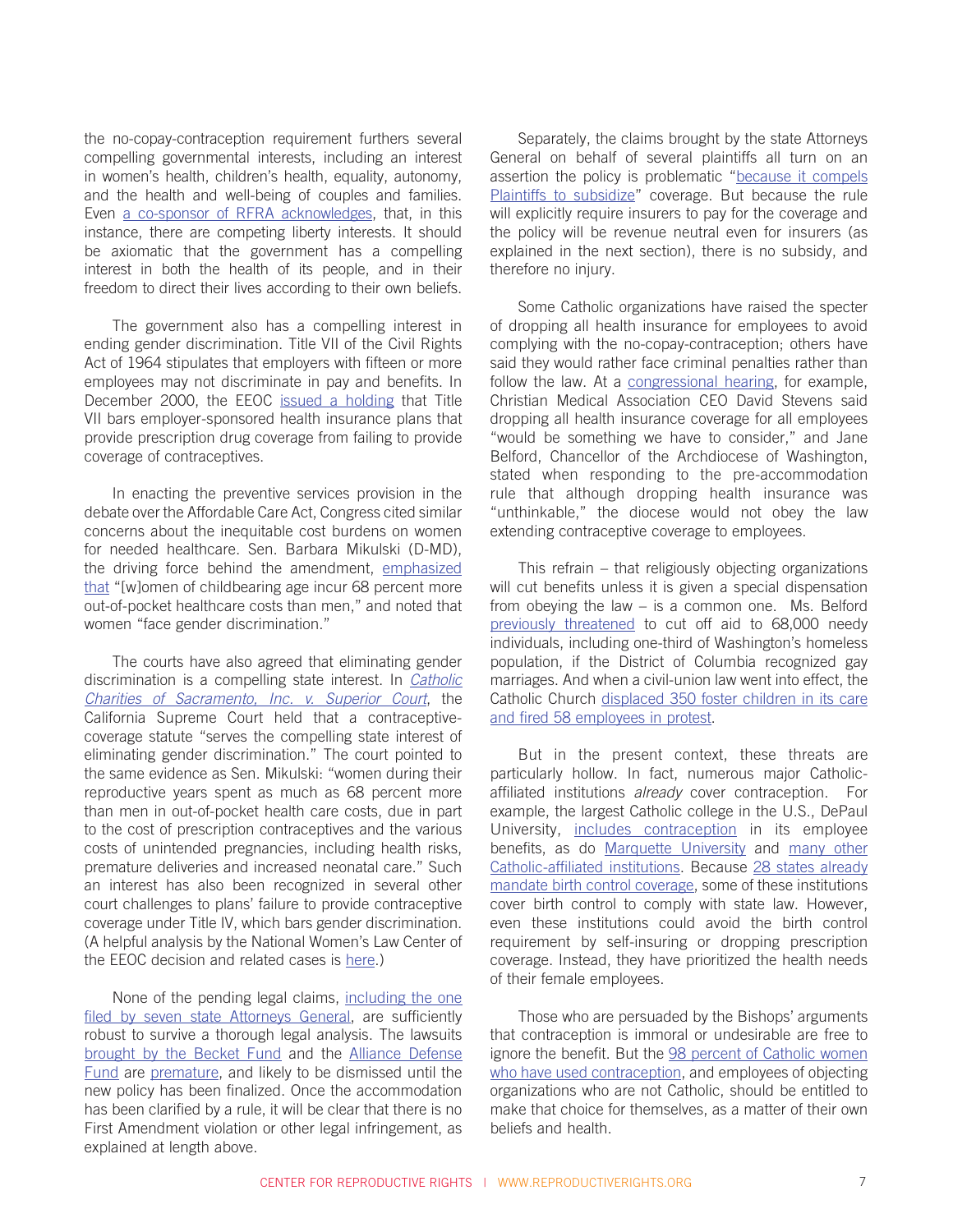As a general observation, religious employers (as well as non-religious ones) already cover health services to which they may, in principle, object. For example, Catholic employers' health insurance plans may cover maternity care for unwed mothers or HIV tests without regard to sexual orientation; Mormon employers' insurance may cover emergency services for injuries that happen to have been caused by reckless, alcohol-fueled behavior.

Indeed, the extent to which public institutions can claim an affiliation with religious groups is often less than obvious. Hospitals, for instance, including religiouslyaffiliated ones, take many more federal and taxpayer dollars than religious contributions, and are subject to generally applicable health, safety and licensing standards. And in many instances, the religious affiliations of organizations are quite tenuous. When a hospital in Arizona, St. Joseph's Hospital and Medical Center, had its religious affiliation terminated several years ago due to a decision to allow doctor to perform a medically necessary abortion, [news reports indicated](http://onfaith.washingtonpost.com/onfaith/undergod/2010/12/st_josephs_hospital_no_longer_catholic_after_abortion_to_save_mothers_life.html) that the only thing that changed was that Catholic mass could no longer be held at the hospital.

Putting aside the broad support for coverage on the part of Catholics (which [in polls](http://www.cbsnews.com/8301-250_162-57377936/cbs-news-polls-2-14-12/?tag=contentMain;contentBody) is the same as that of the general population) and its widespread use, even practicing Catholics have filed claims against institutions that fail to provide coverage for contraception, alleging that they are trampling both employees' rights and federal anti-discrimination law. For just one example, among the witnesses at the Issa hearing was William Theirfelder, President of Belmont Abbey College, which has already [brought a lawsuit](http://www.becketfund.org/belmont-abbey-college-v-sebelius-2011-current/) against the policy. As Theirfelder indicated in [his testimony,](http://oversight.house.gov/images/stories/Testimony/2-16-12_Full_HC_Mandate_Thierfelder.pdf) in 2007, eight faculty members at Belmont, including some Catholic professors, complained to the EEOC about a change in policy at the school to exclude coverage of contraceptives for employees.

At the time, a practicing Catholic and philosophy professor, Janette Blandford, [indicated that her view](http://www.insidehighered.com/news/2009/08/11/belmont) that contraception should be covered differed from the Church's position on the issue. (We only know her identity because Theirfelder [revealed](http://www.insidehighered.com/news/2009/08/11/belmont) all of the names of the complaining employees in an email to faculty, students and staff about the case, a petty act of bullying that the EEOC found created a "chilling effect.") In 2009, the EEOC [issued a letter](http://www.ncregister.com/blog/the_government_vs._belmont_abbey_college/#ixzz1jwkFo26m) noting that Belmont Abbey's failure to provide contraception coverage was in violation of the law against gender discrimination.

The Catholic hierarchy also has historically debated the question of contraception. Around the same time as the Supreme Court's historic 1965 decision in *[Griswold v. Connecticut](http://www.law.cornell.edu/supct/html/historics/USSC_CR_0381_0479_ZO.html)*, which upheld the right to access contraception as within a constitutional "zone of privacy," the Catholic Church was embroiled in an internal debate about whether contraception could be authorized. A secret international panel of conservative Catholics and theologians, as part of the [Pontifical Commission on Birth](http://epublications.marquette.edu/cgi/viewcontent.cgi?article=1047&context=nursing_fac)  [Control](http://epublications.marquette.edu/cgi/viewcontent.cgi?article=1047&context=nursing_fac), recommended [overwhelmingly to rescind the ban](http://www.catholicsforchoice.org/topics/reform/documents/TruthConsequencesFINAL.pdf) because it was essentially an extension of the "rhythm" method already approved by the Church and "it is natural to man to use his skill in order to put under human control what is given by physical nature."

As Catholics for Choice [explains:](http://www.catholicsforchoice.org/topics/reform/documents/TruthConsequencesFINAL.pdf)

Lay members presented the findings of surveys they had conducted of devout Catholic couples about their experiences with the rhythm method; some of the women present testified about their own use of the method. What the commission heard challenged their thinking about the role of fertility and contraception within marriage. They heard that contrary to the assertion of the hierarchy that natural family planning brought couples closer together, it often drove them apart. They heard of couples who became obsessed with sex because of the unnatural restrictions placed upon spontaneous demonstrations of affection. And they heard women speak of childbearing as one of many roles they played as wives, mothers and partners and of the importance of the non-procreative sexual bond to marriage.

A recent [blog post](http://www.rhrealitycheck.org/article/2012/02/21/pontifical-commission-on-birth-control) relates a short version of the story:

> After the advent of the pill, Pope John XXIII appointed six lay people, referred to as the Pontifical Commission on Birth Control, to study the morality of birth control and population issues. The pope died that same year, and his successor, Pope Paul VI, expanded the Commission, adding a substantial number of clergy, including Cardinals, bishops, and priests, and appointed an executive committee of 15 bishops to construct the final report. The commission voted overwhelmingly to encourage the Church to rescind its ban on contraception and declared it not "intrinsically evil." The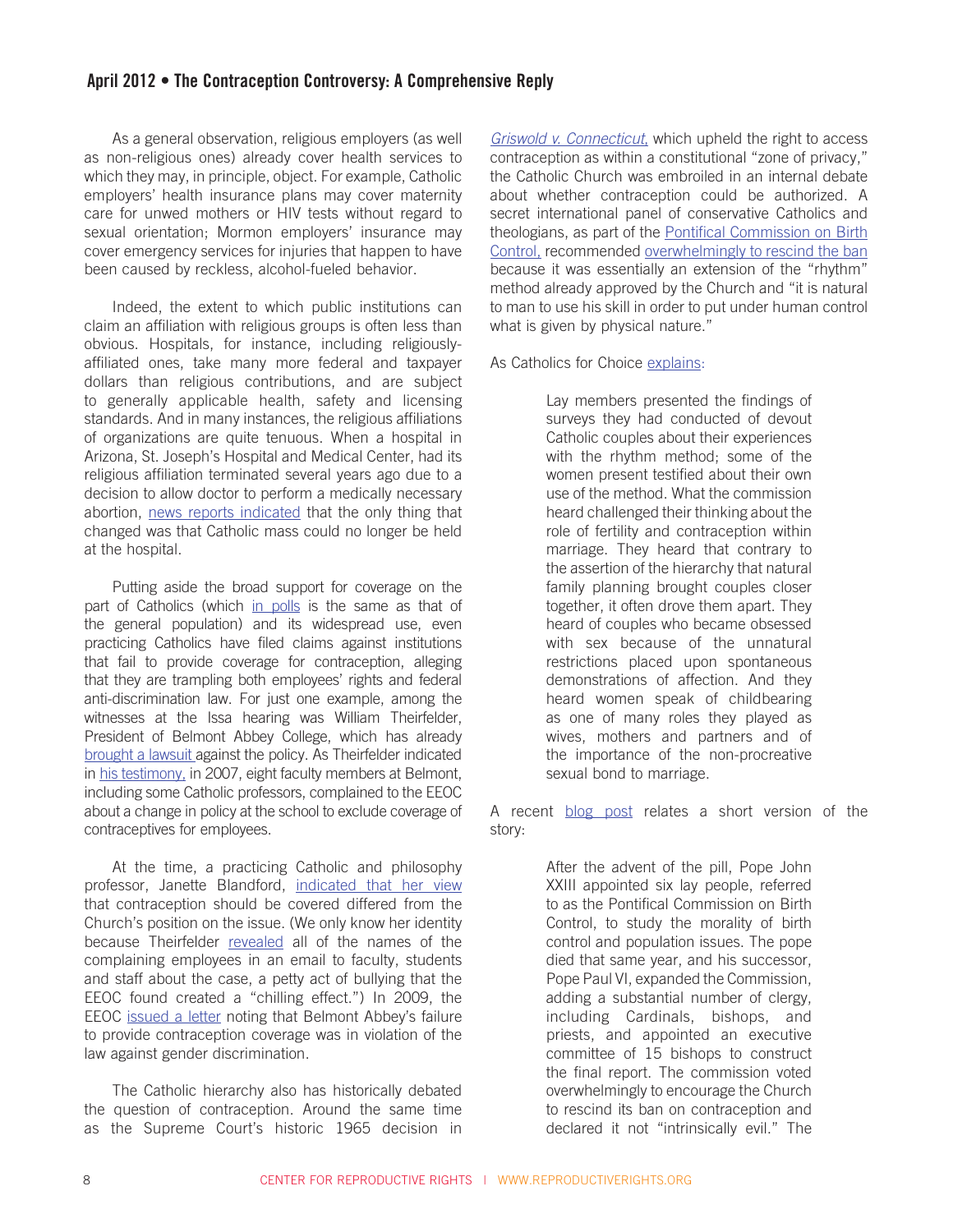final votes included "yeas" from 30 of 35 laypeople, 15 of 19 theologians, and 9 of 12 bishops (3 bishops abstained).

A minority report from dissenting members on the Pontifical Commission noted that a change in this policy [would reflect poorly on the Church:](http://www.secularhumanism.org/index.php?section=library&page=mumford_21_1)

> It should likewise have to be admitted that for a half a century the Spirit failed to protect Pius XI, Pius XII, and a large part of the Catholic hierarchy from a very serious error. This would mean that the leaders of the Church, acting with extreme imprudence, had condemned thousands of innocent human acts, forbidding, under pain of eternal damnation, a practice which would now be sanctioned.

When the encyclical *Humanae Vitae* was published by the pope in 1968, the teaching on contraception was unchanged. But the decision was not well aligned, even then, with the views of the laity. [A report by](http://www.catholicsforchoice.org/topics/reform/documents/TruthConsequencesFINAL.pdf) Catholics for Choice cites contemporary public opinion surveys: "[b]y 1974, 83 percent of Catholics said they disagreed with *Humanae Vitae*" on the matter of contraception.

## **3) The Administration's policy accommodation fairly balances the interests of employers and employees and is based on the economic realities of the insurance marketplace.**

Religiously objecting institutions that do not currently provide coverage for contraception in their health insurance plans were granted a significant accommodation by the Obama Administration when it announced on February 10, 2012, that such employers will not be required to subsidize coverage for contraception (as all other health insurance sponsors will have to do starting in August of 2012). Rather, insurers will include contraceptive coverage for employees at no charge to either the employer or the employee.

In response to this [fair and balanced](http://www.washingtonpost.com/blogs/post-partisan/post/dionne-obama-contraception-compromise-women-white-house-does-the-right-thing/2012/02/10/gIQAcCWK4Q_blog.html) accommodation, some have questioned whether [the proposal is an](http://blunt.senate.gov/public/index.cfm/news?ID=4af10336-1867-472f-a3a1-0bd985a86ce4) [accounting ruse](http://blunt.senate.gov/public/index.cfm/news?ID=4af10336-1867-472f-a3a1-0bd985a86ce4), suggesting employers will have to cover the costs of birth control coverage through higher premiums.

This argument, obviously, ignores HHS's explicit promise in the [published Final Rule](http://www.gpo.gov/fdsys/pkg/FR-2012-02-15/pdf/2012-3547.pdf) that the new policy for objecting employers will require that "there be no charge for the contraceptive coverage,  $3^3$  and assumes, without evidence, that insurance companies will violate the clear requirements of the law by increasing premiums. (As a side-note, an unsupported assertion that some "bad actors" may disobey a law is rarely viewed as a reason to doubt the public policy behind the law.)

Regardless, an editorial in the *[Wall Street Journal](http://online.wsj.com/article/SB10001424052970203646004577215150068215494.html?mod=djemEditorialPage_h)* argued:

The reality, as with all mandated benefits, is that these costs will be borne eventually via higher premiums. The balloon may be squeezed differently over time, and insurers may amortize the cost differently over time, but eventually prices will find an equilibrium.

This analysis, by predicting cost effects over time, gets it precisely wrong. It is certainly the case that coverage will require insurance companies [to provide up-front payments](http://www.washingtonpost.com/blogs/ezra-klein/post/the-catch-in-obamas-contraceptives-compromise/2012/02/10/gIQA5mbG4Q_blog.html) for services and prescriptions. But because all insurance is a bet against future costs, the fact that contraception coverage is revenue-neutral over the medium term (because contraception averts both unintended pregnancies and improves maternal and child health outcomes) means that over time, *there will be no costs* to equalize.

It is for this reason that the National Business Group on Health, in a steely-eyed business analysis for the insurance industry that included number-crunching by a PricewaterhouseCoopers actuary, [already recommended](http://www.businessgrouphealth.org/healthtopics/maternalchild/investing/docs/mch_toolkit.pdf)  [in 2007](http://www.businessgrouphealth.org/healthtopics/maternalchild/investing/docs/mch_toolkit.pdf) that insurers provide contraception coverage free of "cost sharing" (*i.e*., no co-pays or deductibles) for employees. [Actuarial studies demonstrate](http://aspe.hhs.gov/health/reports/2012/contraceptives/ib.shtml#_ftn8.) that the upfront costs of adding contraception to a health insurance plan are very low, and that these costs must be measured over time against the savings from fewer unintended pregnancies. A 2009 study of the cost effectiveness of 15 forms of birth control found that all of them were cost-effective when compared to no method, and that long-term contraception methods that do not rely on user compliance are the most cost-effective.<sup>4</sup>

Because cost is a significant barrier to effective and consistent contraceptive use, providing no-copay insurance coverage for contraceptives will both expand access and increase the number of women who use the most highly effective methods. As noted in Guttmacher's [2011 IOM testimony:](http://www.guttmacher.org/pubs/CPSW-testimony.pdf)

> …three recent studies have found that lack of insurance is significantly associated with reduced use of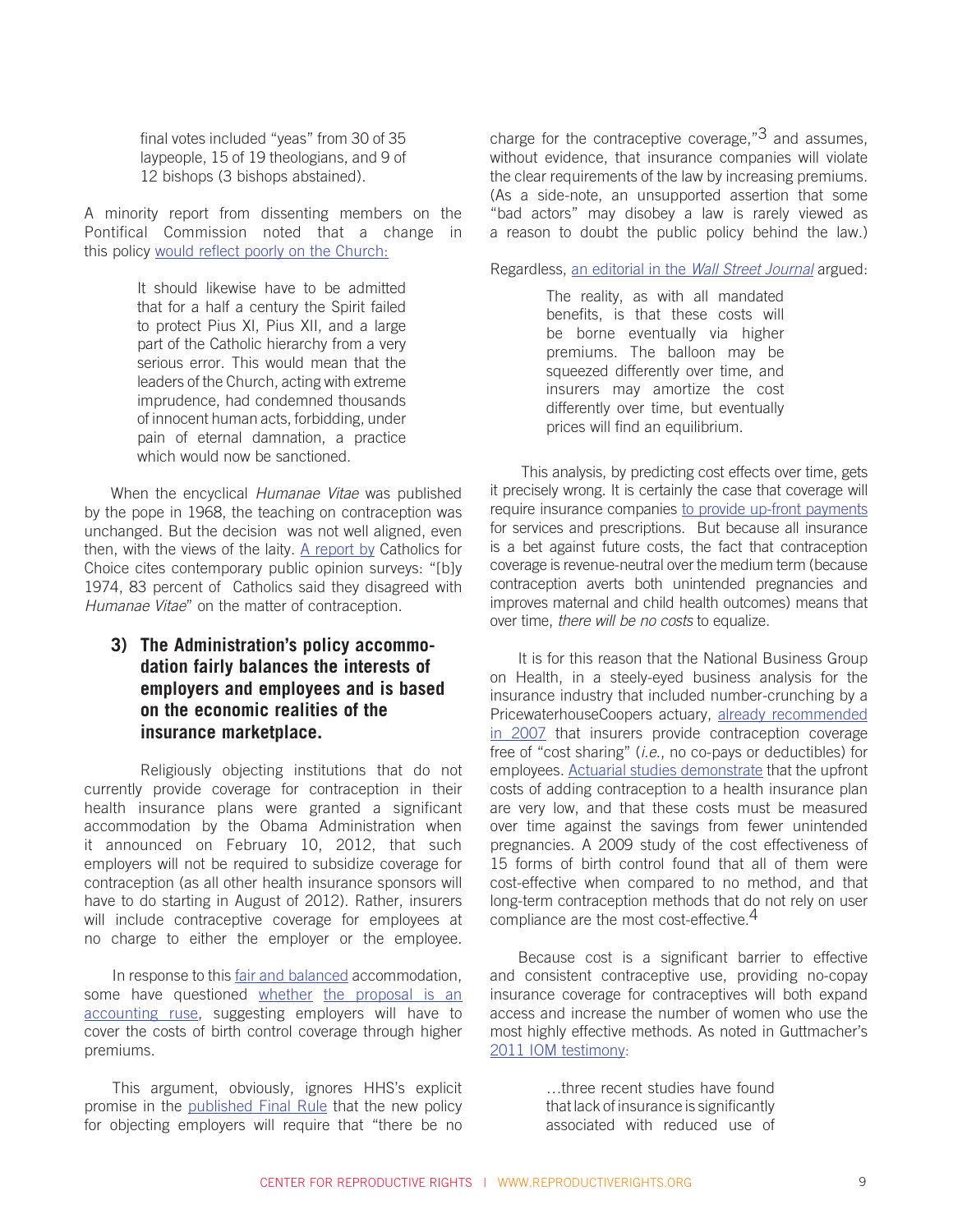prescription contraceptives, even when controlling for a range of sociodemographic factors. One of these studies also indicated that prescription contraceptive use increased between 1995 and 2002 among privately insured women because of state contraceptive coverage mandates enacted during that period, although the evidence on this point is less strong.

History also demonstrates that premiums do not necessarily rise when insurers are required to include birth control in their plans. More than a decade ago, Congress required plans in the Federal Employees Health Benefits (FEHB) program to cover all FDA-approved contraceptive methods. Around the same time, Hawaii prohibited employers from excluding contraceptive services or supplies from health insurance coverage. Again [according to Guttmacher,](http://www.guttmacher.org/pubs/CPSW-testimony.pdf) neither of these cases resulted in higher premiums.

Further evidence of a lack of cost concern may be found in the utter silence from employers regarding anticipated costs from the new policy, and telegraphed acquiescence of insurers, which (somewhat understandably) [quietly grumbled about the "precedent"](http://www.chicagotribune.com/health/sns-rt-us-usa-contraceptives-aetnatre8191on-20120210,0,7460675.story) [while supporting the notion of contraception coverage.](http://www.chicagotribune.com/health/sns-rt-us-usa-contraceptives-aetnatre8191on-20120210,0,7460675.story) Given the new requirement, if the *Journal's* theory were right, employers in general should be vocally raising concerns regarding the potential for increases in premium costs for plans. Yet there has not been a peep from employers raising purely economic objections to the coverage requirement. In sum, the premium cost-shifting argument is itself a ruse.

[Some opponents](http://www.thefreemanonline.org/columns/tgif/its-not-about-contraception/) of the policy, as well as the USCCB, also suggest that they retain "[moral concerns](http://usccb.org/issues-and-action/religious-liberty/conscience-protection/bishops-renew-call-to-legislative-action-on-religious-liberty.cfm)" regarding the accommodation, because, "that coverage is still provided as a part of the objecting employer's plan, financed in the same way as the rest of the coverage offered by the objecting employer." In other words, because contraceptive coverage will be offered by the insurer, an employer would still be somehow linked to that aspect of the coverage – even though they will not, in fact, be charged for it or be required to communicate about it.

The Bishops' continuing opposition to this arrangement reveals how they have shifted the goalposts over the course of this debate – now it is not only paying for contraceptive coverage that is objectionable, but the very knowledge that an employee might obtain a service despite the disapproval of her employer.

When considered fully, this conclusion is extraordinary. In effect, the Bishops' argument is that because an objecting employer purchases a product from an insurer, it somehow gives that employer the right to direct the insurer's other activities, including offering an additional covered benefit free of charge. It also relies on an erroneous view of [how health insurance actually](http://www.kff.org/insurance/upload/7766.pdf)  [works.](http://www.kff.org/insurance/upload/7766.pdf)

When an employer purchases a health insurance policy for its employees, the insurance company does not create a special, separate account for the premiums it collects from that employer and its employees and hold those funds to pay only for the claims of those employees. Rather, those premium dollars are commingled with those of dozens, hundreds, or perhaps thousands of other employer groups; these [pooled funds](http://www.naic.org/documents/topics_health_insurance_rate_regulation_brief.pdf) are then used to pay claims for the enrollees in all of those groups. Some of the funds are used for administrative expenses, and some are invested. No individual customer of the insurance company has a right, merely by virtue of being a customer and purchasing a plan, to direct what the insurer does with that customer's specific funds. Once paid to the insurer, the funds of an objecting religious employer lose their identity and become those of the insurer. The employer may not direct how the insurer invests, spends or otherwise uses those dollars.

Yet under the Bishops' logic, a religious employer would have the right to object to an insurance company's investments of its funds in, say, a media company that produces "profane" material, or a defense contractor, as some of those funds may have come from a premium payment made by that employer. By extension, a religious employer could object to an insurer covering contraception or other objectionable services for enrollees in *another* employer's health plan, as the insurer's pool of funds contain *some* dollars that came from the objecting religious employer.

Furthermore, in most employer-sponsored health insurance plans, employees pay some share of the premium. In such situations, it makes even less sense that an objecting religious employer could prohibit the insurer and the enrollee from arranging for contraceptive coverage. An employer would ordinarily have no right to prevent employees from spending their income as they like, or from contracting for services. The Bishops fail to explain why an employer that pays some of the premium, but has expressly disavowed paying for contraception, should be able to prevent an enrollee who also pays for the policy, from accepting an additional benefit offered by an insurer.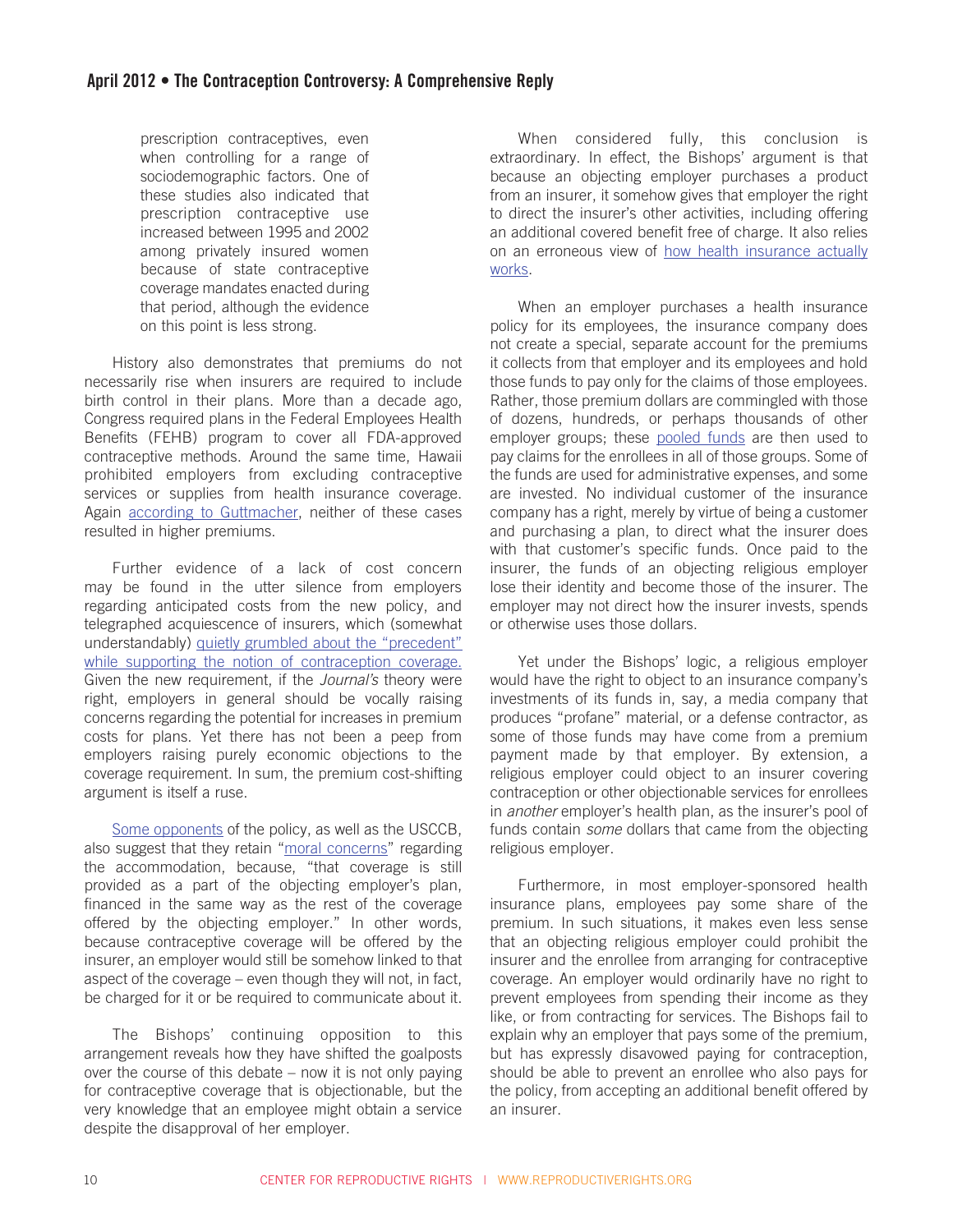To take this point one step further, health insurance coverage and other benefits are part of what is often referred to as "total compensation." They are part of how employers compensate employees, which include wages or salary, stock options, and benefits (such as health insurance, disability insurance, contributions to a retirement plan, and paid vacation).

An employer that morally opposes the consumption of alcohol may not prohibit an employee from spending her wages on wine, or prescribe acceptable locations for an employee to go on vacation. And an employer that has a religious objection to contraception could not prevent an employee from spending her own funds to buy birth control pills. Religious employers should not be able to stand in the way of women's health care by conditioning one form of compensation – health benefits – on conformity with the employer's religious and moral views.

Leaving the employment context, but extending this logic, religious objectors' position is tantamount to a claim that they should be able to restrict the unrelated commercial activities of medical suppliers or drug companies to their hospital, merely because those activities involved supplies or drugs to which they have a religious objection. This concept of religious liberty stretches the principle beyond recognition to encompass unfettered economic coercion.

Opponents of the Administration's accommodation also complain that Catholic health *insurers* will violate religious principles by providing coverage for contraception. But the reality is that Catholic health insurance companies have been providing or arranging for contraceptive coverage for years.

A [survey conducted by Catholics for Choice](http://www.catholicsforchoice.org/topics/healthcare/documents/2000catholichmos.pdf) found that half of Catholic managed care plans were providing contraceptive coverage for enrollees; almost half covered tubal ligations. Plans have devised various ways of providing these needed services despite the religious teachings of the church, including contracting with non-Catholic providers to provide the services; arranging for the funds received from the employer or government program that pay for contraception to go to a third-party administrator; or arranging with another insurer to handle payment and provision of contraception.

In addition, many Catholic health plans participate in the Medicaid program, in which coverage for contraception/family planning is not only a mandatory service, but one that must be provided to enrollees without cost sharing (sound familiar?). Catholic Medicaid plans, like their commercial counterparts, have figured out ways to participate in this insurance program. For example, they form a partnership with a non-Catholic insurer that provides coverage for contraception, or set up a [billing arrangement](http://www.mercycareplan.com/common/downloads/Provider_Newsletter_Summer_2011.pdf) in which funds for family planning go to a third party that, in turn, pays claims for contraceptive services and supplies.

These arrangements demonstrate that Catholic insurers have little difficulty administering health care coverage that includes contraception. Moreover, they belie the loud complaints by opponents of the rule and new accommodation that even being associated with a plan that includes contraceptive coverage is an assault on religious freedom. Catholic health plans have voluntarily entered the Medicaid managed care market in droves, with full knowledge that family planning is a covered service. These plans have not deemed the program so tainted by the legal requirement for this coverage that they refuse to participate in the overall Medicaid program. They have simply devised administrative workarounds to avoid directly paying for contraception while still affording their enrollees access to it, as required by law. There is no reason that religious insurers should have any more difficulty with this new coverage policy for contraception than they have had previously with similar requirements.

Finally, opponents argue that the new policy modification will be unworkable in the case of religiouslyobjecting employers that self-insure. The Administration has indicated that it will develop a workable policy for self-insured plans that is consistent with the goals of the new rulemaking: ensuring access to no-copay coverage for women, without placing a cost on objecting employers. With regard to the specific case of self-insured employers. the information published in the Federal Register [explicitly](http://www.gpo.gov/fdsys/pkg/FR-2012-02-15/pdf/2012-3547.pdf) [states:](http://www.gpo.gov/fdsys/pkg/FR-2012-02-15/pdf/2012-3547.pdf)

> The Departments intend to develop policies to achieve the same goals for self-insured group health plans sponsored by non-exempted, non-profit religious organizations with religious objections to contraceptive coverage.

Over the course of a year and a half, an appropriate solution will be developed and finalized. Given the flexible arrangements undertaken by Catholic insurance companies, as explained above, it should be clear that a number of possibilities exist for a policy result that will meet all of the stated goals. Development of a reasonable and workable solution seems all the more likely when we consider the strong expressions of support for the accommodation from groups like the [Catholic Health](http://www.chausa.org/Pages/Newsroom/Releases/2012/Catholic_Health_Association_is_Very_Pleased_with_Todays_White_House_Resolution_that_Protects_Religious_Liberty_and_Conscience_Rights/) [Association](http://www.chausa.org/Pages/Newsroom/Releases/2012/Catholic_Health_Association_is_Very_Pleased_with_Todays_White_House_Resolution_that_Protects_Religious_Liberty_and_Conscience_Rights/) and the [Association of Jesuit Colleges and](http://www.ajcunet.edu/index.aspx?bid=992)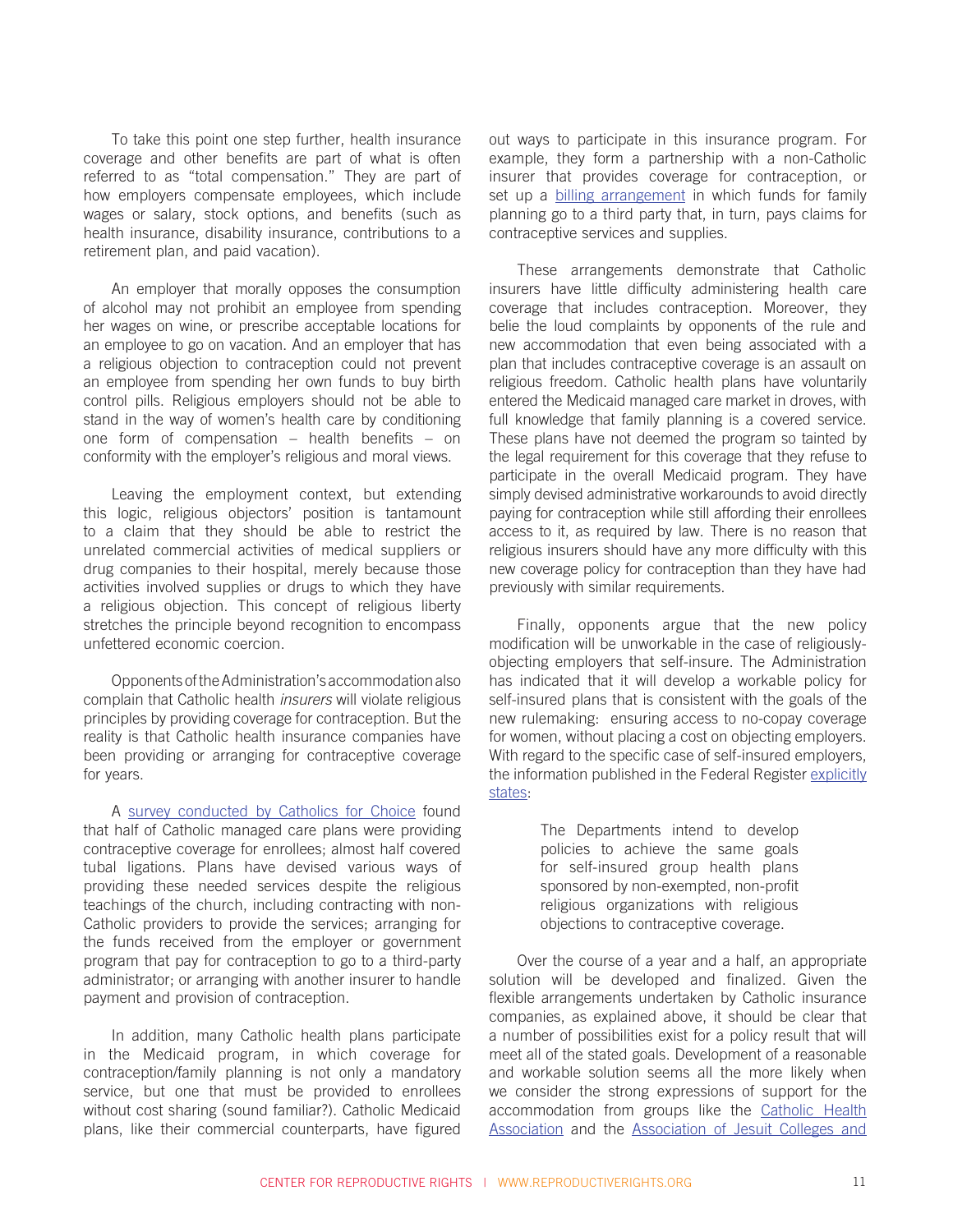[Universities](http://www.ajcunet.edu/index.aspx?bid=992), both of which include self-insured employers in their membership.

## **4) Birth control coverage is a mainstream and commonsense part of preventive care for women.**

Responding to the modified policy announced on February 10, the [USCCB restated](http://usccb.org/news/2012/12-026.cfm) their opposition to the contraception coverage requirement, calling it a "grave moral concern" and suggesting that "pregnancy is not a disease."

Yet no one is suggesting pregnancy is a disease. Setting aside the fact that many American women – including one third of teen users – [use birth control](http://www.guttmacher.org/media/nr/2011/11/15/index.html) [for non-contraceptive reasons](http://www.guttmacher.org/media/nr/2011/11/15/index.html), respect for life and the experience of pregnancy demands that we take steps to ensure that pregnancies are healthy and wanted. As an earlier Institute of Medicine panel remarked in 1995:

The committee urges, first and foremost, that the nation adopt a new social norm: All pregnancies should be intended – that is, they should be consciously and clearly desired at the time of conception. This

goal has three important attributes. First, it is directed to all Americans and does not target only one group. Second, it emphasizes personal choice and intent. And third, it speaks as much to planning for pregnancy as to avoiding unintended pregnancy. Bearing children and forming families are among the most significant and satisfying tasks of adult life, and it is in that context that encouraging intended pregnancy is so central.<sup>5</sup>

Birth control also prevents unintended pregnancy, and the panoply of negative economic, social, and health outcomes that occur for both mother and child when a pregnancy is unintended. *[Healthy People 2010](http://www.guttmacher.org/pubs/gpr/13/2/gpr130202.html)*  [summarizes](http://www.guttmacher.org/pubs/gpr/13/2/gpr130202.html) the grave medical risks of unintended pregnancy:

> Medically, unintended pregnancies are serious in terms of the lost opportunity to prepare for an optimal pregnancy, the increased likelihood of infant and maternal illness, and the likelihood of abortion … The mother is less likely to seek prenatal care in the first trimester and more likely not to obtain prenatal

care at all. She is less likely to breastfeed and more likely to expose the fetus to harmful substances, such as tobacco or alcohol. The child of such a pregnancy is at greater risk of low birth weight, dying in its first year, being abused, and not receiving sufficient resources for healthy development.

In light of this compelling medical evidence, it is [downright insulting](http://www.rhrealitycheck.org/article/2012/02/16/religious-freedom-to-deny-women-health-care-ham-sandwich-defense) for opponents of contraception to argue – as [Bishop Lori did](http://oversight.house.gov/images/stories/Testimony/2-16-12_Full_HC_Mandate_BishopLori.pdf) before Congress – that it is no more essential to women than a [ham sandwich.](http://www.thedailyshow.com/watch/mon-february-20-2012/the-punanny-state)

Nearly half – 49% – of pregnancies in the U.S. are unintended – a rate far higher than in other developed countries,  $6$  and 42% of unintended pregnancies end in abortion. [Data from the Guttmacher Institute](http://www.guttmacher.org/pubs/fb_contr_use.html) further underscore the problem:

- There are 62 million U.S. women in their childbearing years (ages 15 to 44);
- 7 in 10 women of reproductive age (43 million women) are sexually active and do not want to become pregnant, but could become pregnant if they and their partners fail to use a contraceptive method; and
- The typical U.S. woman wants only two children. To achieve this goal, she must use contraceptives for roughly three decades.

[As](http://www.guttmacher.org/pubs/gpr/13/2/gpr130202.html) preventive health care, birth control works. As [noted by Guttmacher](http://www.guttmacher.org/pubs/gpr/13/2/gpr130202.html):

> … publicly funded contraceptive services and supplies alone help women in the United States avoid nearly two million unintended pregnancies each year. In the absence of such services (from family planning centers and from doctors serving Medicaid patients), estimated U.S. levels of unintended pregnancy, abortion and unintended birth would be nearly twothirds higher among women overall and nearly twice as high among poor women.

Over 99% of women of reproductive age who have ever had sex [have used contraception at least once](http://www.guttmacher.org/media/inthenews/2012/02/15/). Catholic women have used contraception at almost the [same rate](http://www.guttmacher.org/media/inthenews/2012/02/15/) (98%).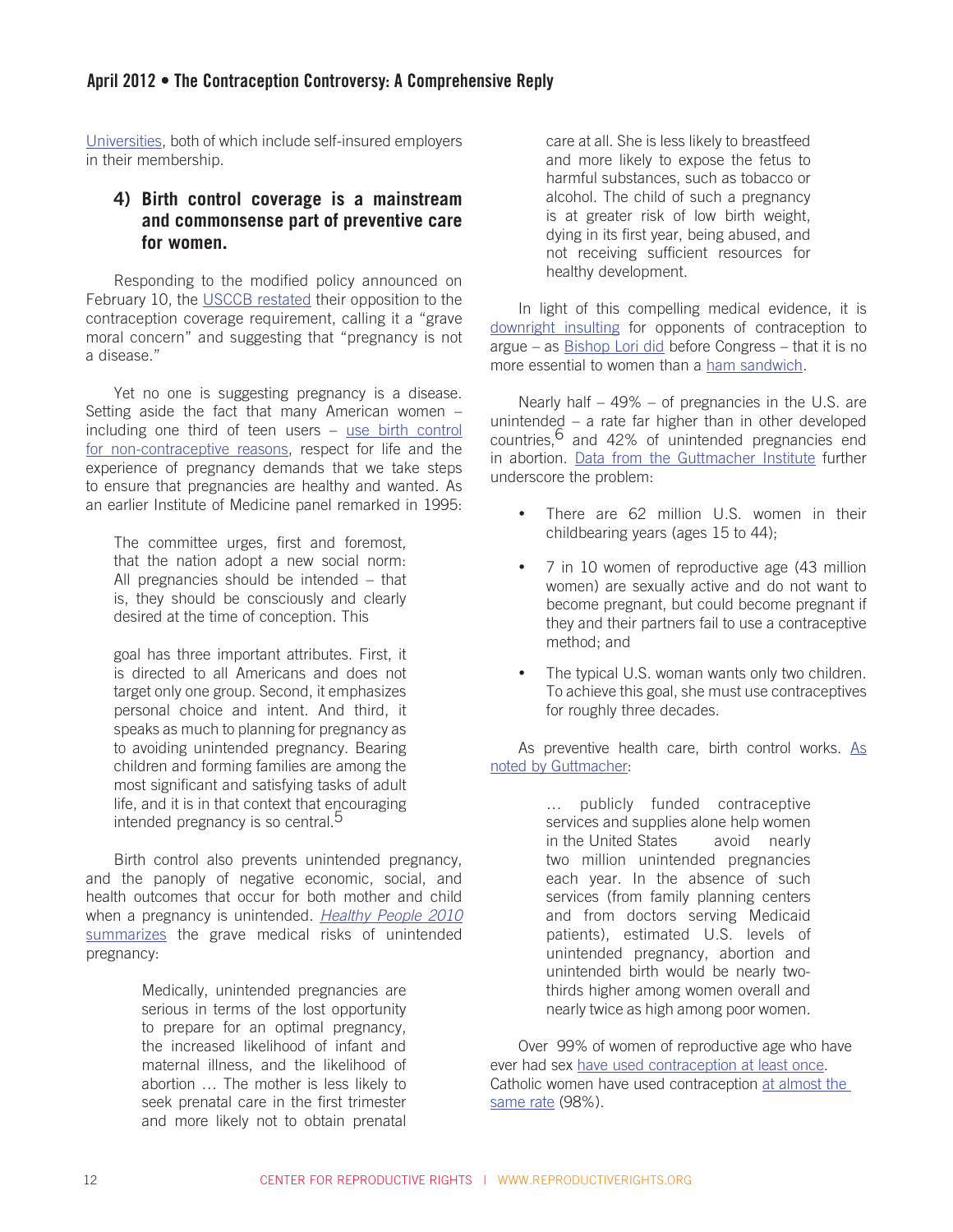[Some opponents](http://www.alexashrugged.com/2012/02/debunking-myth-that-99-of-women-are.html) recently suggested that these statistics prove that women are, as one critic ridiculously asserted, ["lavishly contracepted,](http://www.nypost.com/p/news/opinion/opedcolumnists/an_absurd_assault_on_women_omCvHg6u9h8uZS1Z61wmJJ)" thereby obviating the need for no-copay insurance coverage. It is certainly worth noting that many of the same critics of family planning funding in annual budget fights in Congress are now suggesting that contraception grows on trees. More importantly, these oft-cited statistics do not represent the percentage of women who currently have consistent access to birth control, nor are they the percentage of women currently using birth control. For birth control to be effective at preventing unintended pregnancy, it must be used consistently. Women who can access and pay for birth control outside of their regular health insurance coverage are fortunate – and may not always be so fortunate. An inability to pay or access birth control for just one cycle will undermine its effectiveness.

What the above statistics *do* indicate is that women, almost universally, accept contraception as an appropriate and approved means of preventing unintended pregnancy. In addition, as [Irin Carmon's article demonstrates](http://www.salon.com/2012/02/21/debunking_the_rights_contraception_myths/singleton/), the no-copay coverage will allow women, for the first time, to choose the most effective contraceptive method for them:

> Public health experts are also hoping that the new insurance mandates will help women switch to the more effective forms of birth control they have told researchers they'd be interested in, like the IUD, the implant or sterilization. These have far lower failure rates — around 1 percent or less — than typical use of condoms, at 17 percent, or the pill, at 9 percent. (The one method the Catholic Church approves of, officially termed "fertility-awarenessbased methods" has a failure rate of 25 percent.)

For a glimpse of what the lives of women and families would look like should the policies of some anti-contraception religious organizations be reflected in law in the U.S., we can look to the Philippines, where a ban on contraception heavily influenced by the Catholic church continues today to result in [tragically](http://reproductiverights.org/sites/crr.civicactions.net/files/documents/exec_philreport_2010_spreads.pdf) [high](http://reproductiverights.org/sites/crr.civicactions.net/files/documents/exec_philreport_2010_spreads.pdf) unintended pregnancy and unsafe abortion rates, as reported in CRR's 2010 report on the Philippines, [Forsaken Lives.](http://reproductiverights.org/en/forsakenlives) As a 2008 Time magazine [article](http://www.time.com/time/world/article/0,8599,1812250,00.html#ixzz1nS0ZVGWg) noted:

> Archbishop Paciano Aniceto, who chairs the influential Commission on Family and Life for the Catholic Bishop's

Conference in the Philippines, calls birth control advocates "propagandists of a culture of death." Sex, he says, is a privilege and should always be open to the transmission of life. Former mayor Atienza agrees. Family planning advocates have been "brainwashed" by the West, he says. His ban succeeded, he adds, by teaching Manila's "innocent and ignorant" women "true" Filipino values.

Time drew out the comparisons between the Philippines and the U.S. in more recent [coverage](http://globalspin.blogs.time.com/2012/02/21/when-a-country-cracks-down-on-contraception-grim-lessons-from-the-philippines/#ixzz1nS1nUKAI):

> The [Philippines'] high unmet need for contraception means that almost half of pregnancies are unwanted and about 500,000 per year result in abortion. All too often, these procedures are [unsafe.](http://www.who.int/reproductivehealth/publications/unsafe_abortion/9789241501118/en/index.html) Every year, an estimated 60,000 Filipinas are injured trying to terminate a pregnancy. About 1,000 die from abortion-related complications. … Behind the Manichaean religious rhetoric espoused by some conservative Catholics hide plain truths about public health: access to contraception decreases maternal mortality and lowers the number of abortions. This is true in the Philippines and it is true in the U.S.

## **5) Emergency contraception is essential to women's health and is not an "abortion drug."**

Opponents of the rule, including [the USCCB](http://usccbmedia.blogspot.com/2012/02/six-things-everyone-should-know-about.html), [assert that](http://www.nytimes.com/2012/02/17/health/religious-groups-equate-some-contraceptives-with-abortion.html) the use of emergency contraception is equivalent to an abortion, and therefore that the requirement for coverage of "all methods" of FDA-approved contraception is objectionable:

> The mandate forces coverage of sterilization and abortion-inducing drugs and devices as well as contraception. Though commonly called the "contraceptive mandate," HHS's mandate also forces employers to sponsor and subsidize coverage of sterilization. And by including all drugs approved by the FDA for use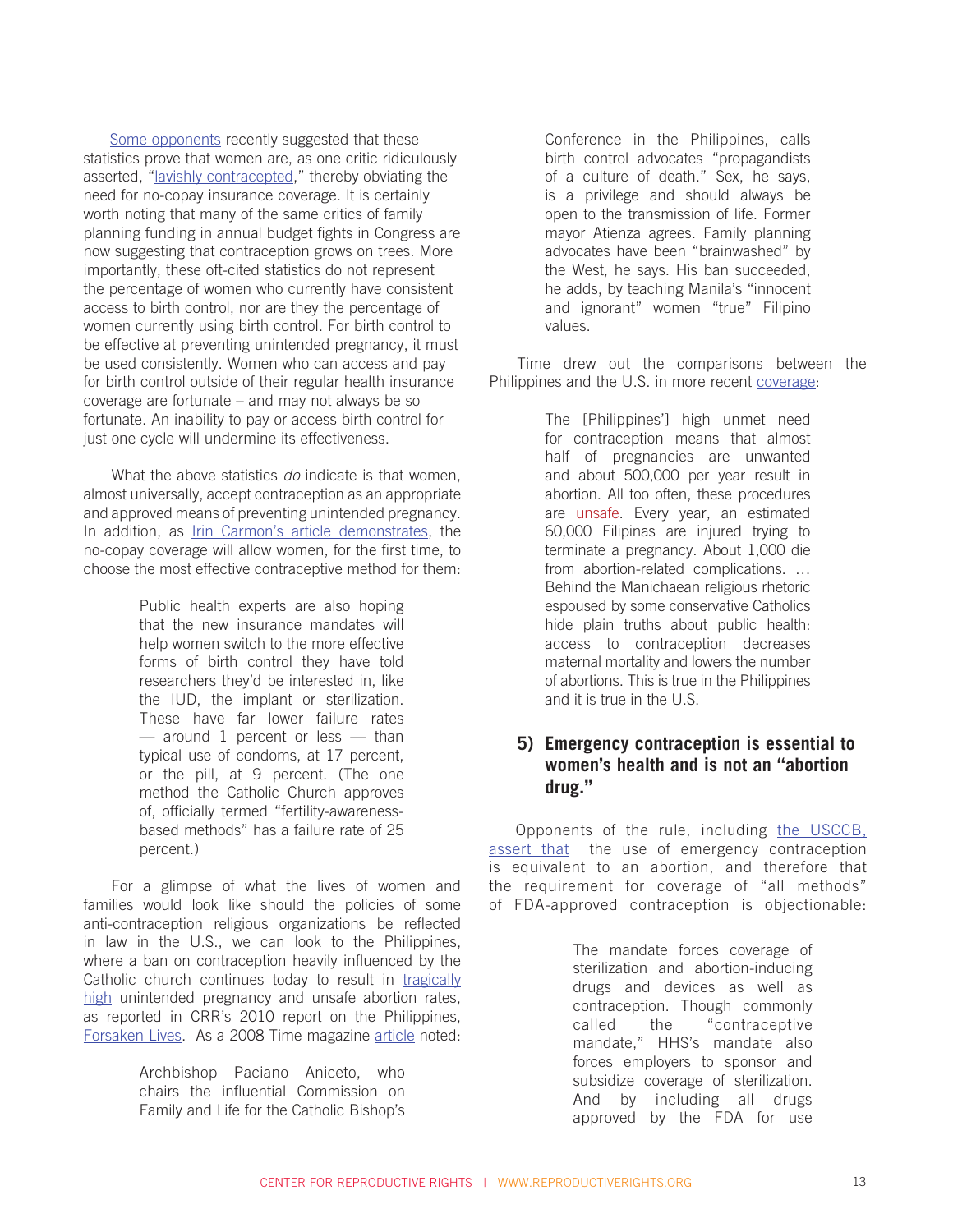as contraceptives, the HHS mandate includes drugs that can induce abortion, such as "Ella," a close cousin of the abortion pill RU-486.

The Bishops' claim that emergency contraception is abortion inducing does not reflect scientific reality. Emergency contraception works by inhibiting or delaying ovulation or other pre-pregnancy processes. Without a pregnancy, there can be no abortion.

The Bishops and others often assert that not only does emergency contraception inhibit ovulation, it also prevents a fertilized egg from implanting in the uterus. Setting aside whether such a process would be equivalent to abortion (the scientific view is that it would not be, as pregnancy is defined as beginning at implantation), this claim is also contrary to scientific evidence.

The most recent studies conducted on levonorgestrel-based emergency contraception (LNG ECP) confirm that it has no effect on implantation. The Emergency Contraception Statement from the International Federation of Gynecology and Obstetrics (FIGO) affirms that LNG ECP impairs ovulation and might affect sperm function, but that it does not inhibit implantation and has no effect on an existing pregnancy.

> Inhibition or delay of ovulation is LNG ECPs principal and possibly only mechanism of action. Review of the evidence suggests that LNG ECPs cannot prevent implantation of a fertilized egg. Language on implantation should not be included in LNG ECP product labeling. The fact that LNG ECPs have no demonstrated effect on implantation explains why they are not 100% effective in preventing pregnancy, and are less effective the later they are taken.

The [World Health Organization](http://whqlibdoc.who.int/hq/2010/WHO_RHR_HRP_10.06_eng.pdf) has also stated that levonorgestrel-alone emergency contraceptive pills (LNG ECP) "[do] not prevent a fertilized egg from attaching to the uterine lining. The primary mechanism of action is to stop or disrupt ovulation; LNG ECP use may also prevent the sperm and egg from meeting."

Emergency contraception [does not harm an](http://www.google.com/url?sa=t&rct=j&q=&esrc=s&source=web&cd=1&ved=0CCcQFjAA&url=http%3A%2F%2Fwww.acog.cl%2Fdescarga.php%3Fid%3D9%26tipo%3Deducacion&ei=919GT6bLHPGp0AGXl-y6Dg&usg=AFQjCNEmjH_QwS0ITqwYPH-AGS34ExBU3w&sig2=PpiEX-N3_bpTTyIs58gOrg)

[established pregnancy](http://www.google.com/url?sa=t&rct=j&q=&esrc=s&source=web&cd=1&ved=0CCcQFjAA&url=http%3A%2F%2Fwww.acog.cl%2Fdescarga.php%3Fid%3D9%26tipo%3Deducacion&ei=919GT6bLHPGp0AGXl-y6Dg&usg=AFQjCNEmjH_QwS0ITqwYPH-AGS34ExBU3w&sig2=PpiEX-N3_bpTTyIs58gOrg), much less terminate it, and is therefore not what would [commonly be understood](http://www.ontheissuesmagazine.com/cafe2/article/199) as "abortion-inducing." Instead, by delaying ovulation, use of emergency contraception can reduce the risk of an unwanted pregnancy by [75 percent or more if used](http://www.aafp.org/afp/2004/0815/p707.html) [correctly](http://www.aafp.org/afp/2004/0815/p707.html).

The **[American Academy of Pediatrics Policy](http://ec.princeton.edu/news/aap-ecstatement.pdf)** [Statement on Emergency Contraception](http://ec.princeton.edu/news/aap-ecstatement.pdf) finds that use of emergency contraception could prevent half of all unintended pregnancies and abortions in the United States. Given the grave consequences of unintended pregnancy and the narrow window of time in which it is necessary to act to avert a pregnancy, it is essential that women and families receive accurate medical information about the effects of emergency contraception, in order to fully weigh their options.

Distortion of the science makes it more difficult, not easier, to help women avoid unintended pregnancies. It is unfortunate that emergency contraception, which is safe and available without a prescription for women over 17 years of age, and is the most effective way to prevent pregnancy following intercourse, has been politicized. In such an environment, it is essential that public health guidelines reflect the [scientific consensus,](http://ec.princeton.edu/questions/ec-review.pdf) and allows women and families to make the critical decision regarding whether or not to use emergency contraception.

# **6) Sterilization is a common form of birth control. Denying access, especially when it is medically recommended, can have devastating consequences.**

Contrary to assertions by opponents, sterilization is a common form of birth control and one that is recommended for certain women's health. American women rely increasingly on sterilization as a form of contraception as they get older. In 2002, 50% of women 40 and older relied on this method.<sup>7</sup> Sterilization is more commonly used by women with more children, and those with lower education and income.8 Post-partum sterilizations are often recommended for women who have had three or more c-sections because they face increased risk of significant pregnancy complications with a subsequent c-section delivery.

When women cannot access sterilization, the consequences can be severe. [Research by Lori Freedman](http://apha.confex.com/apha/139am/webprogram/Paper243315.html) [and Debra Stulberg](http://apha.confex.com/apha/139am/webprogram/Paper243315.html) reveals that the primary disadvantage of working in a Catholic hospital cited by physicians was the inability to perform sterilizations, particularly following a c-section delivery (which eliminates the need for a second procedure). This physician sentiment was borne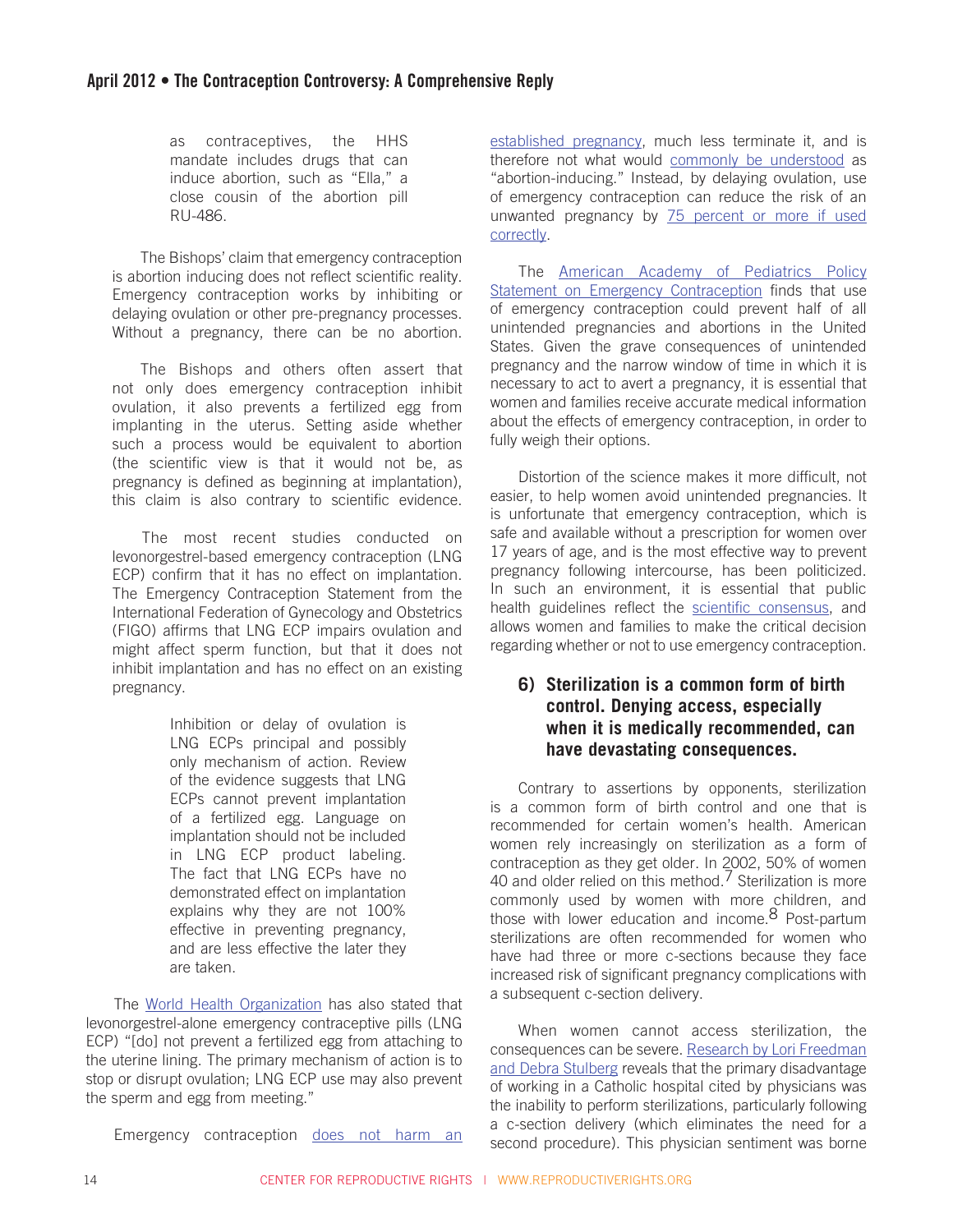out by fact-finding research conducted by the Center for Reproductive Rights in three communities in which previously secular hospitals came under Catholic control.

One doctor described in vivid detail the impact of the denial of sterilization services required by strict adherence to Catholic doctrine:

> There are only so many c-sections a woman should have. With every one the next pregnancy is markedly compromised. [T]here's a higher risk the placenta can implant on the uterine scar … you can't get the placenta out, there's morbid hemorrhage [she demonstrates by turning on the faucet until the water runs vigorously]. …It's absolutely unconscionable … The Pope, the Cardinal, the Board is not going to be there, not going to be here when she is hemorrhaging, bloody, you can't see, it's horrible, the uterus is cut, she needs a massive transfusion. Six months later she still looks awful, like death warmed over; she can't take care of the little ones she has 9

For women with difficulty accessing reversible contraceptive methods, sometimes sterilization is the only viable option; removing it as an option can literally be fatal. All of the physicians we interviews told stories of women under their care who had been unable to obtain sterilizations, and who subsequently became pregnant when they did not want to be; most tragically, one woman who had wanted the procedure and had six children had died in childbirth.

As noted above, for many women a post-partum sterilization is recommended when additional pregnancies are not only undesired but would threaten the woman's health. Refusing to perform a sterilization following childbirth in such circumstances means denying to a patient wanted and needed medical care, and will also mean that the woman must subject herself to a second, unnecessary surgical procedure at another institution. This means another round of anesthesia and the risk of infection and complications that normally accompany surgery. Moreover, this burden is being placed upon a woman who has just given birth and is not only recovering but has the responsibilities of caring for a newborn.

In addition to the personal burden and health consequences, a second surgery at a separate facility means additional costs. The refusal of religious health care institutions to provide sterilization as part of delivery not only forces upon women needless additional medical intervention, it drives up healthcare costs that either the woman herself or her insurance plan must cover.

For women for whom an immediate post-partum sterilization is medically indicated, refusal to allow this procedure to be performed based on religious directives to which a hospital subscribes amounts to an unethical denial of care. The American College of Obstetricians and Gynecologists, while acknowledging the legitimate place for individual provider conscience in medicine, [warns that](http://www.acog.org/Resources_And_Publications/Committee_Opinions/Committee_on_Ethics/The_Limits_of_Conscientious_Refusal_in_Reproductive_Medicine) "conscience also may conflict with professional and ethical standards and result in inefficiency, adverse outcomes, violation of patients' rights, and erosion of trust if, for example, one's conscience limits the information or care provided to a patient."

The College notes that refusal is particularly common in the field of reproductive health care: "[i]t is not uncommon for conscientious refusals to result in imposition of religious or moral beliefs on a patient who may not share these beliefs, which may undermine respect for patient autonomy. Women's informed requests for contraception or sterilization, for example, are an important expression of autonomous choice regarding reproductive decision making. Refusals to dispense contraception may constitute a failure to respect women's capacity to decide for themselves whether and under what circumstances to become pregnant."

Addressing sterilization specifically, the ACOG committee opinion states: "Although conscientious refusals stem in part from the commitment to 'first, do no harm,' their result can be just the opposite. For example, religiously based refusals to perform tubal sterilization at the time of cesarean delivery can place a woman in harm's way — either by putting her at risk for an undesired or unsafe pregnancy or by necessitating an additional, separate sterilization procedure with its attendant and additional risks."

#### **Conclusion**

Unlike many places in the world in which religious law either predominates, or in which religious law pertaining to personal matters exists alongside a civil code, America is not – even partially – a theocracy.

Nor has it ever been. Its history and constitution appropriately preserve a wide swath of authority for both religions and religious people in matters concerning the internal workings of churches, mosques and synagogues and the exercise of religious rituals. But when it comes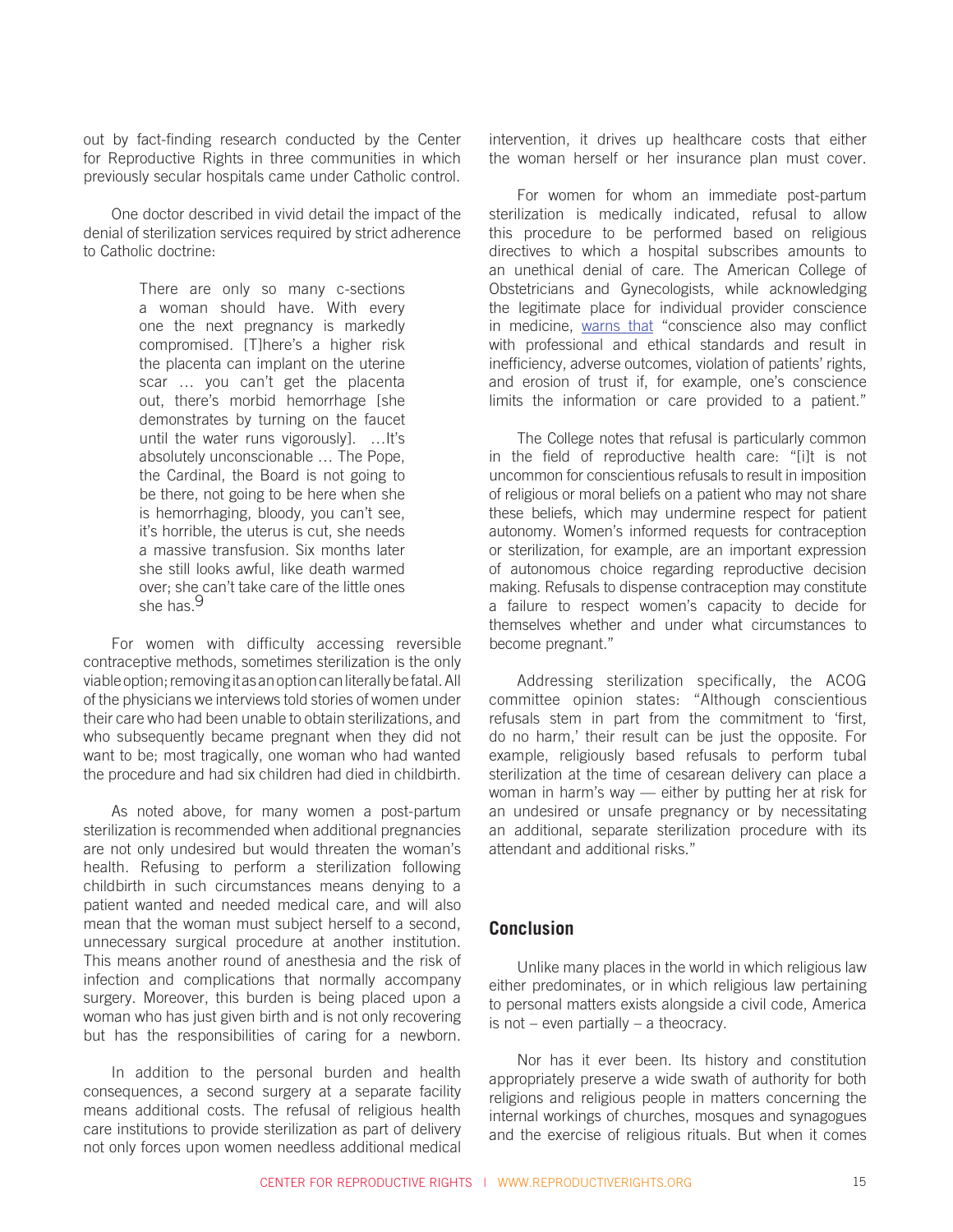to public life, we generally preserve a neutral posture towards religion in order to allow believers of many faiths, and non-believers in any faith, to work and live alongside one another under a common government.

This arrangement often requires mutual tolerance of differences and practical accommodations of a variety of views. It requires clear demarcations for individual freedoms. And it requires respect for a necessary zone of privacy so individuals can wrestle with moral questions in the quiet of their own conscience. Not all of these decisions will be consistent with the views of people of faith. But it is fundamental to the American identity that they are freely chosen, within the parameters set by the body politic acting for all the people.

There is no purity in such an arrangement for those who live in this pluralistic society. For example, religious organizations cannot control what employees do with their paychecks even if they are paying the salary. They cannot control who moves in next door, even if those neighbors engage in activities that offend. They cannot discriminate when hiring for non-ministerial positions, even within a house of worship. They cannot deface billboards without sanction, even if the images are directly contrary to their beliefs.

And they cannot use their beliefs as a sword — using their faith as grounds to deny the right of another person to make their own decisions. Religious liberty, as it has been recognized by courts in constitutional deliberations, does not mean the liberty to impede others, particularly in public-facing institutions. The issue raised by this debate is not, in fact, whether religious liberty should be protected — but *whose* religious liberty deserves the protection of law.

The U.S. has a proud tradition of defending the right of the individual to moral self-determination in both religious and secular matters. The Obama Administration's accommodation allows employers that object to providing coverage for contraception to avoid both paying for and communicating about that coverage, while ensuring that employees have the same benefits as those that are generally available to others. This is a fair and workable balancing of interests and should have ended the controversy.

But that didn't happen. Opponents of this balance ask us to forsake *every* individual's moral and religious liberty — as well as control over our personal lives and health. Congress is currently contemplating bills and amendments that would create a far-reaching power — on moral *or* religious grounds — to foreclose every person's access to the benefits of living in a free and open society. These bills would give state sanction to religious principles, and thereby trespass on the religious liberty of individuals that is essential to our history.

This would allow petty tyranny to triumph over autonomy, gender discrimination to prevail over equity, and institutional prerogatives to invade the zone of private decision-making around every woman's and family's decision to have a child or what treatment is needed for a life-threatening illness such as HIV.

Employees would be forced to cede to their religious conscience rights to their bosses. Employers could deny neonatal benefits to gay and lesbian employees or to a mother whose child was born out of wedlock. Christian Scientist churches would be entitled to deny all medical coverage except spiritual care if they chose to do so.

It would encode in law a chaos of preferences empowering unsympathetic administrators to control intimate and critical matters of bodily integrity and health best left to women and their doctors. It would treat employees reporting for a job as unwitting volunteers for whatever religious precept might be subscribed to by the organization's leaders. Even more fundamentally, such a move would threaten the religious pluralism that is an essential part of the American tradition, by allowing quintessentially public functions to be subordinated to religious aims.

The courts have been very clear and logical in striking this balance. Generally applicable laws do not violate the First Amendment because they are the *sine qua non* of governing an ordered society. Religious organizations, when acting in their religious role or on matters of internal governance like they do in houses of worship, receive considerable deference from the courts — although even organizations like churches are subject to many generally applicable laws, such as health and safety rules, or building codes.

But institutions that voluntarily assume a public role, including those with religious affiliations, are subject to the same laws as everyone else. Those institutions have *chosen* to primarily employ members of the general public, to primarily serve the general public, and assign themselves a mission that is not primarily religious in purpose or goal.

The significance of this issue for health and well-being cannot be overstated. The availability of effective, modern methods of contraception allows individuals the freedom to plan their lives, preserves dignity in one's personal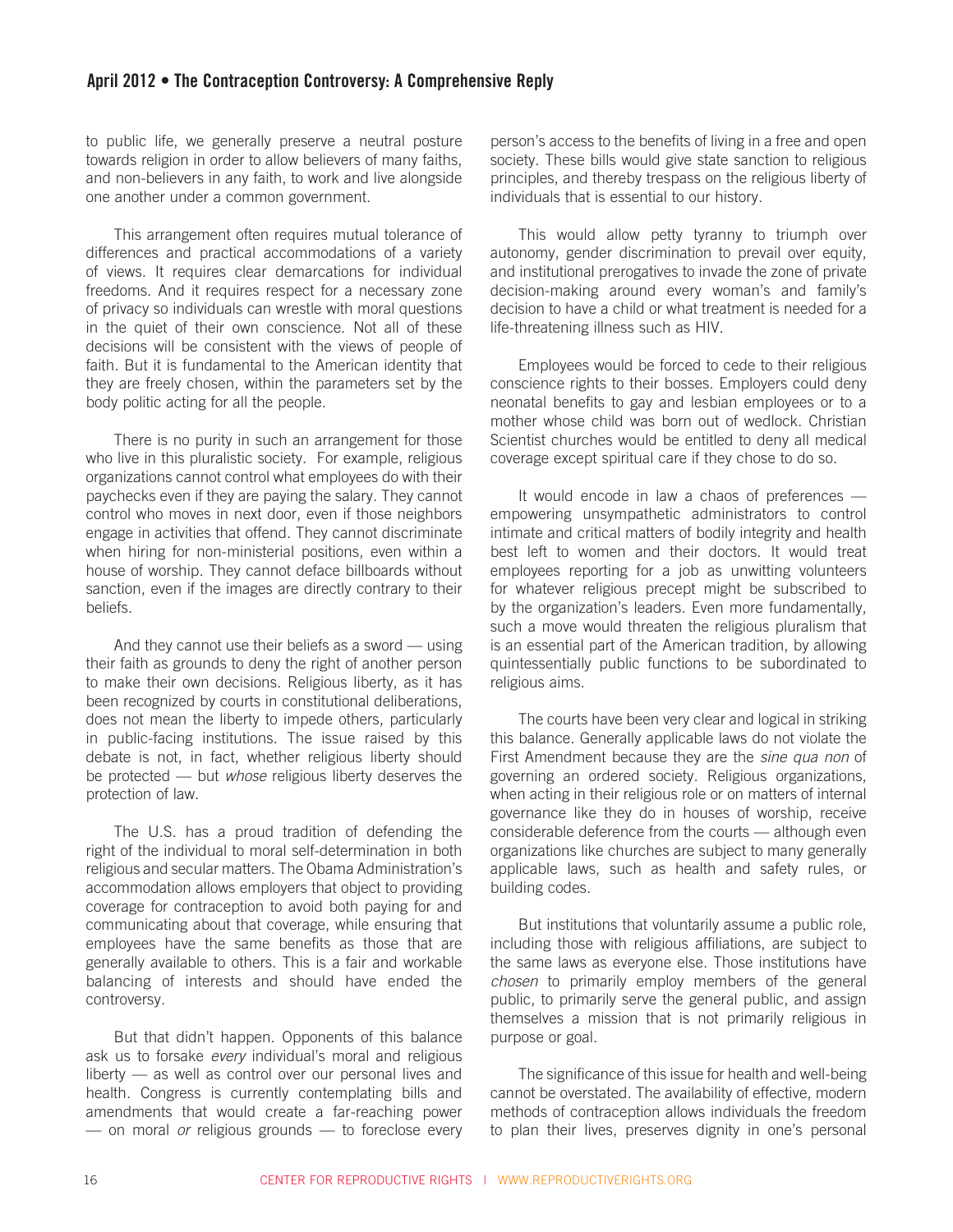relations, and has been fundamental in facilitating the full participation of women in public life by allowing them to better plan their pregnancies and lives.

Access to effective and affordable birth control is important for many medical reasons impacting women's health: it sometimes even saves their lives. But if contraception is too expensive or not easily accessible, women fail to use it regularly. Today in the U.S., nearly half of all pregnancies are unintended. This high rate has tragic consequences for maternal and child health, and increases the number of abortions.

This shocking state of affairs can be greatly remedied by allowing women far greater access to the most effective forms of contraception, including long-acting forms and sterilization. The Administration's policy accomplishes these important goals.

It is essential that we make these benefits available equally to all members of the public, as part of a new baseline for public health. And it is essential, on principle, that on matters of public health and personal decisionmaking, we ask that all public-facing institutions offer the same benefits to workers, rather than creating a patchwork system of gaps and exceptions that perpetuates gender discrimination and harms women and families.

Against this backdrop, the Administration's accommodation appears generous indeed. Employers won't have to pay for contraception or even communicate about it. No one is compelled to use the benefit or pay for contraception under the policy, and no provider is compelled to furnish services. It will remain the employee's decision to make concerning what is right for them and their family, as it should be. Both fairness and our constitutional tradition of respect for individual religious liberty — demand no less.